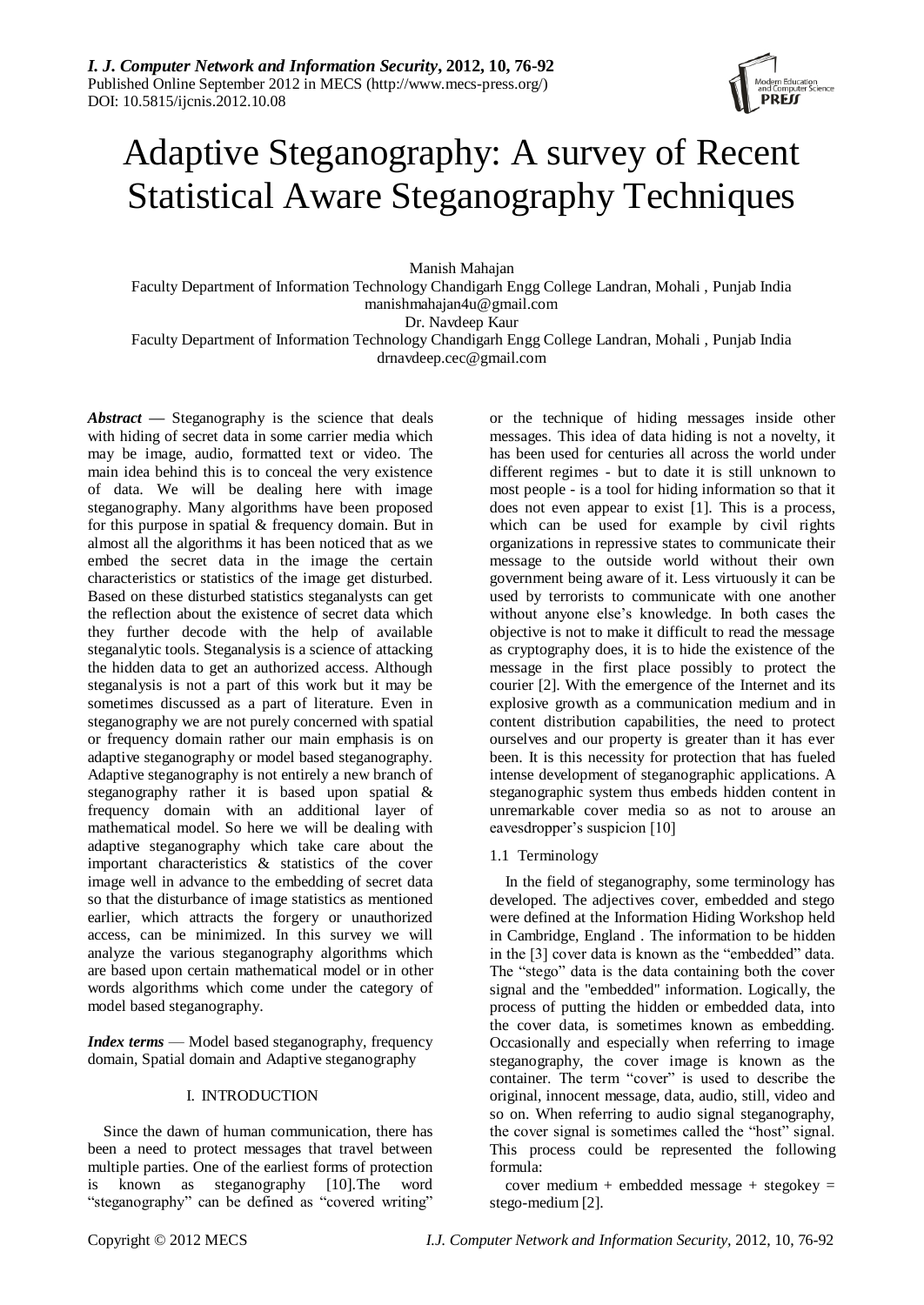Detection of steganography, estimation of message length, and its extraction belong to the field of steganalysis. Steganalysis has recently received a great deal of attention both from law enforcement and the media [36].

## II. HISTORY OF INFORMATION HIDING

The idea of communicating secretly is as old as communication itself. While information hiding techniques have received a tremendous attention recently, its application goes back to Greek times. According to Greek historian Herodotus, the famous Greek tyrant Histiaeus, while in prison, used unusual method to send message to his son-in-law. He shaved the head of a slave to tattoo a message on his scalp. Histiaeus then waited until the hair grew back on slave's head prior to sending him off to his son-in law. In the second story Demeratus removed the wax from the tablet, wrote the secret message on the underlying wood, recovered the tablet with wax to make it appear as a blank tablet and finally sent the document without being detected. Ancient Romans used to write between lines using invisible inks based on readily available substances such as fruit juices, urine and milk. When heated, the invisible inks would darken, and become legible Ovid in his "Art of Love" suggests using milk to write invisibly. Later chemically affected sympathetic inks were developed. Invisible inks were used as recently as World War II. Nowadays "VOID" is printed on checks and other official documents in an ink that appears under the strong ultraviolet light used for photocopies [4]. The monk Johannes Trithemius, considered one of the founders of modern cryptography, had ingenuity in spades. His three volume work Steganographia, written around 1500, describes an extensive system for concealing secret messages within innocuous texts [4]. On its surface, the book seems to be a magical text, and the initial reaction in the 16th century was so strong that Steganographia was only circulated privately until publication in 1606. But less than five years ago, Jim Reeds of AT&T Labs deciphered mysterious codes in the third volume, showing that Trithemius' work is more a treatise on cryptology than demonology [4]. Reeds' fascinating account of the code breaking process is quite readable. One of Trithemius' schemes was to conceal messages in long invocations of the names of angels, with the secret message appearing as a pattern of letters within the words. For example, as every other letter in every other word [4]:

"padiel aporsy mesarpon omeuas peludyn alpreaxo" which reveals "prymus apex."

Another clever invention in Steganographia was the "Ave Maria" cipher. The book contains a series of tables, each of which has a list of words, one per letter [4]. To code a message, the message letters are replaced by the corresponding words. If the tables are used in order, one table per letter, then the coded message will appear to be an innocent prayer [4]. The

earliest actual book on steganography was a four hundred page work written by Gaspari Schott in 1665 and called Steganographica. Although most of the ideas came from Trithemius, it was a start. [4]

### 2.1 Historical division of steganography

Throughout history there have been two major types of steganography, technical and linguistic. Technical steganography is more based upon scientific methods of hiding information while linguistic employs more creative and non-apparent methods. [4]

#### 2.1.1 Technical Steganography

The most well known technical means is invisible ink. The process is simple, some form of writing utensil is dipped into a special liquid that when dry disappears. The paper will then appear to be blank. Whenever it needs to be read the recipient can use a variety of methods to see the text written, depending on what type of ink was used [4]. The most common methods of decoding the message are the use of ultraviolet light, a special "decoder pen" that you write over the hidden text, and applying heat to the document [10]. Ancient Romans used to write between lines using invisible inks based on readily available substances such as fruit juices, urine and milk. When heated, the invisible inks would darken, and become legible. During World War II, null ciphers (unencrypted message) were used to hide secret messages. The null cipher, which often appeared to be innocent message about ordinary occurrences, would not alert suspicion, and would thus not be intercepted. With the advent of photography, microfilm was created as a way to store a large amount of information in a very small space.

Contemporary color laser jet printers have been using a similar idea by printing a pattern of extremely small yellow dots onto each page. Under normal white light the dots are nearly invisible, but when placed under pure blue light they can be seen. These patterns of dots encode the serial number of the printer and the timestamp of when the document was printed. The intention of this technique was to prevent counterfeiting (EFF) [4].

### 2.1.2 Linguistic Steganography

Linguistic steganography utilizes more openly visible methods of hiding information that depend on manipulation of language and text and not technology. It can be subdivided into two categories: open codes and semagrams. Open codes hide messages in other reasonable messages in ways that aren't obvious to the average reader [1]. An example of an open code: "News Eight Weather: Tonight increasing snow. Unexpected precipitation smothers eastern towns. Be extremely cautious and use snowtires especially heading east. The highway is not knowingly slippery. Highway evacuation is suspected. Police report emergency situations in downtown ending near Tuesday.'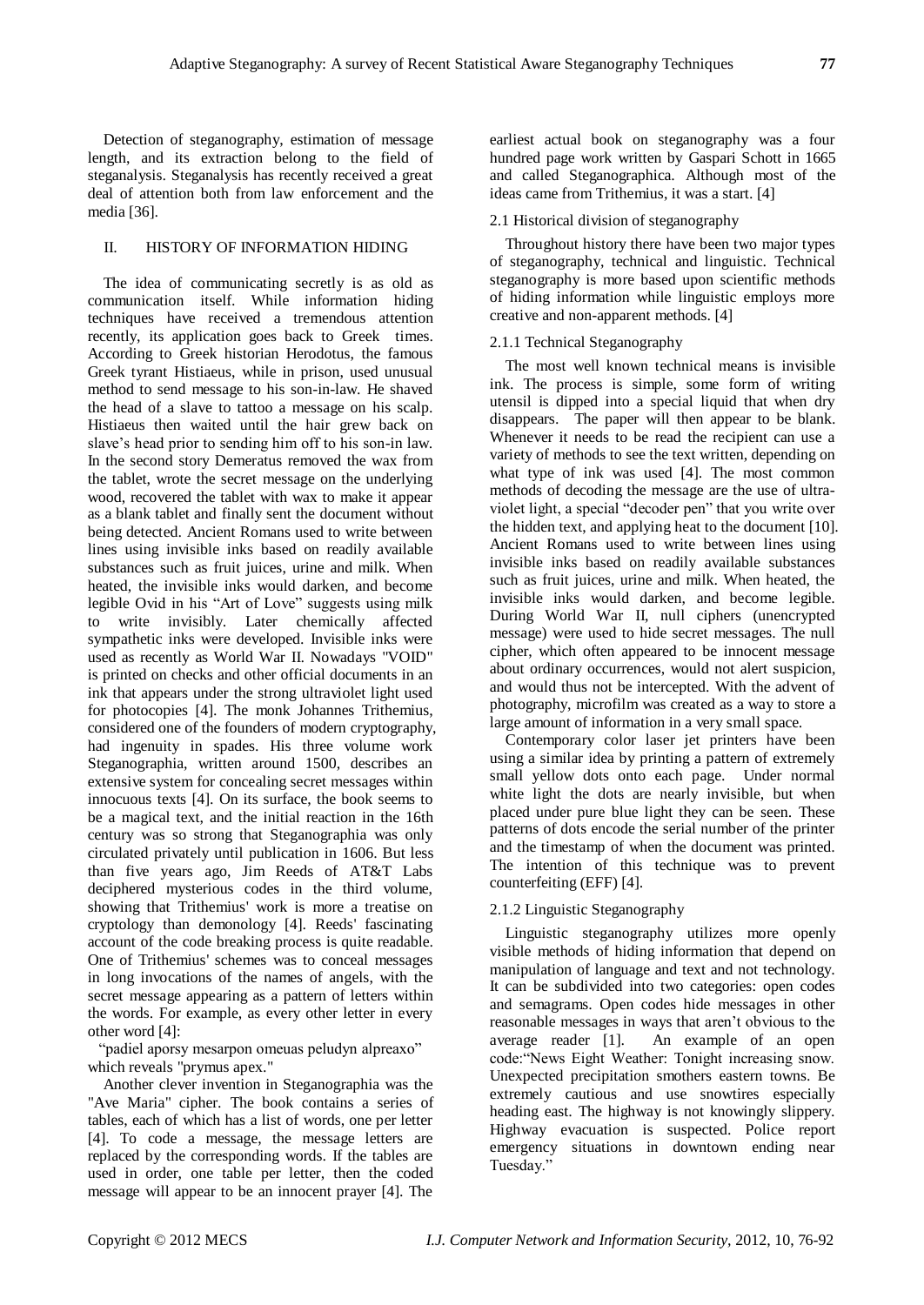

Fig. 1 Information Hiding Techniques

The example above is what is called a null cipher. In a null cipher only some of the information presented is important, in this case the first letter of every word. When we read the first letter of every word we see that the hidden message is "Newt is upset because he thinks" he is President" (Kessler).

The second form of linguistic steganography is the Semagram [1]. Semagrams hide information by the use of visual signs. These signs can be pictures or changes in the visual style of text. The simplest example of this type would be: "There are *more eating meals towards the 85<sup>th</sup> street.*" In previous example, italic letters are used to identify the important pieces of the message, which read "meet me at 8." Semagrams like the one just described aren't the most secure of the bunch, and for anyone really looking for steganography would pick up on this very quickly [1]. However, other types of semagrams, such as arranging items on a desk in a certain fashion or a picture that conveys meaning are very effective. [10]

### 2.2 Modern Steganography

In order to embed secret data into a cover message, the cover must contain a sufficient amount of redundant data or noise. This is because in the embedding process Steganography actually replaces redundant data with the secret message. This limits the types of data that we can use with Steganography. There are basically three types of steganographic protocols used. They are Pure Steganography, Secret Key Steganography, and Public Key Steganography [4]. Pure Steganography is defined as a steganographic system that does not require the exchange of a cipher such as a stego-key. This method of Steganography is the least secure means by which to communicate secretly because the sender and receiver can rely only upon the presumption that no other parties are aware of this secret message.

Secret Key Steganography is defined as a Steganographic system that requires the exchange of a secret key (stego-key) prior to communication [4].

Secret Key Steganography takes a cover message and embeds the secret message inside of it using a secret key (stego-key). Only the parties who know the secret key can reverse the process and read the secret message. Unlike Pure Steganography where a perceived invisible communication channel is present, Secret Key Steganography exchanges a stego-key, which makes it more susceptible to interception. The benefit to Secret Key Steganography is even if it is intercepted; only parties who know the secret key can extract the secret message Public Key Steganography takes the concepts from Public Key Cryptography as explained below.

Public Key Steganography is defined as a steganographic system that uses a public key and a private key to secure the communication between the parties wanting to communicate secretly [4]. The sender will use the public key during the encoding process and only the private key, which has a direst mathematical relationship with the public key, can decipher the secret message. Public Key Steganography provides a more robust way of implementing a steganographic system because it can utilize a much more robust and researched technology in Public Key Cryptography. [4]

# III . STEGANOGRAPHY REQUIREMENTS & DOMAINS

### 3.1 Kerchoff's Principle

The security of the system has to be based on the assumption that the enemy has full knowledge of the design and implementation details of the steganographic system. The only missing information for the enemy is a short, easily exchangeable random number sequence, the secret key. Without this secret key, the enemy should not have the chance to even suspect that on an observed communication channel, hidden communication is taking place [1]

## 3.2 Various Domains of Steganography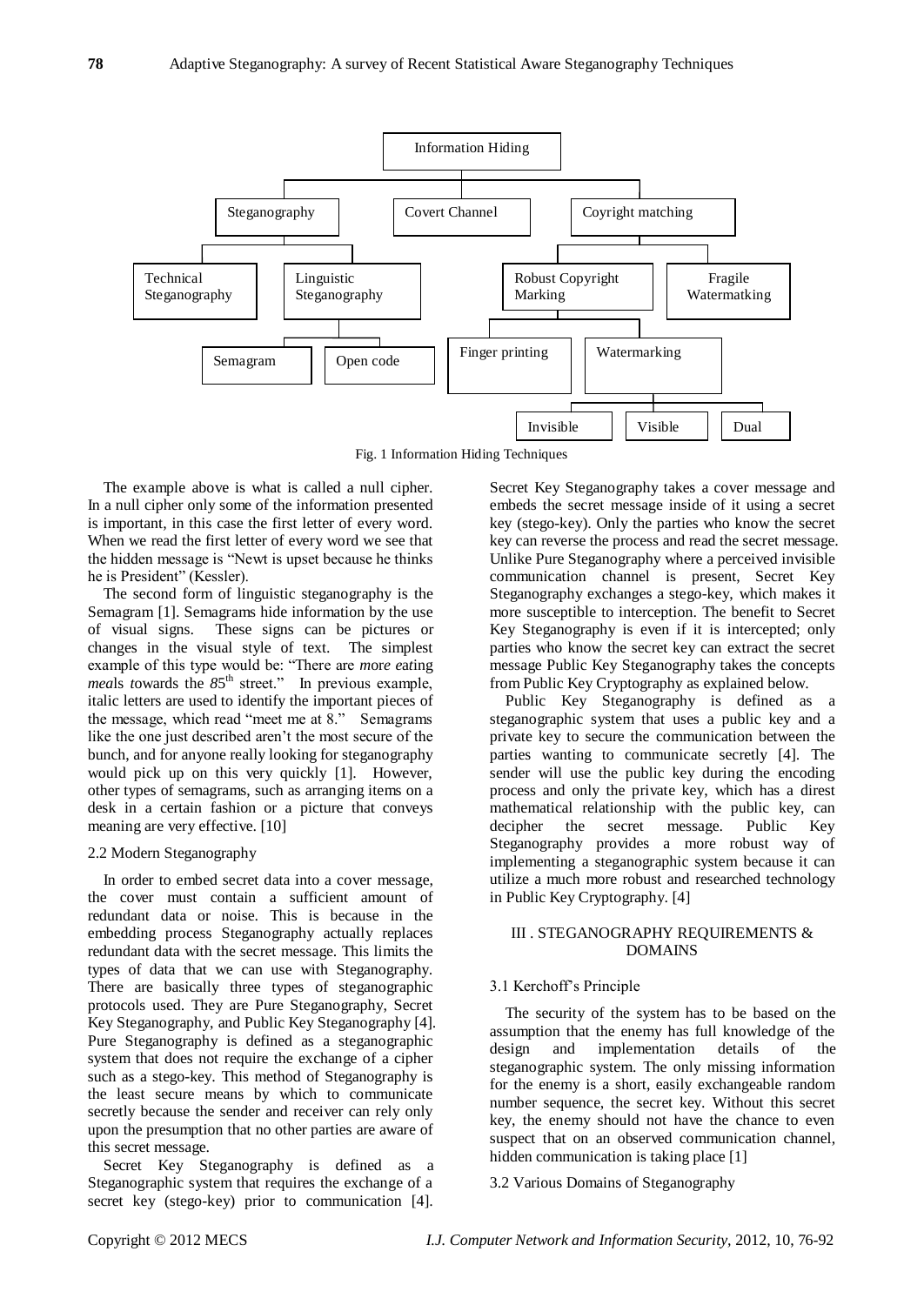In this paper we are dealing with steganography methods where the carrier file is image only as it is the most common medium for transferring secret information on the internet. As per literature broadly there are mainly two domains for image processing that is spatial domain & frequency domain. As we are considering only image as carrier so steganography will also be considered in these two domains or a domain based on these two domains.

Spatial domain steganography is a technique in which secret message is encoded in the LSBs of carrier image. More the number of LSBs used for hiding the secret message more will be the capacity of carrier image but also more will be the distortion in the stego image. Stego1bit [2], Stego2bit [2], Stego3bit [2], Stego4bit [2], Stego Colour cycle [2], Stego1bitprng [2], Stegofridrich [2] , color palette based steganography [2], +/- 1 steganography, random channel steganography, blue channel steganograhy are certain spatial based steganography techniques which uses LSBs of carrier image to embed secret message. Although spatial domain methods are simple to implement but these methods cannot easily deceive the Human Visual System (HVS). So their imperceptibility factor is really low. We can try to increase imperceptibility by using only one or two LSB bits of carrier but it will decrease the capacity. So there is trade-off between payload & cover image distortion. Even by reducing the capacity the careful analysis of bit patters can easily break the spatial domain steganography. Robustness factor for the spatial domain steganography is also not very impressive. Some other algorithms related to this field & other image processing tasks like compression have been studied to get am good understanding [61- 64].

Further LSB encoding is extremely sensitive to any kind of filtering or manipulation of the stego mage [65- 68].

So we need a steganography method which is good in deceiving Human Visual System. New algorithms emerged by the rapid development of information technology and by the need for an enhanced security system & the next milestone were frequency domain. It comprises algorithms based upon discrete cosine transforms (DCT), Fourier transforms (FT), and discrete wavelet transforms (DWT). In this domain various algorithms are Li and Wang steganography [5], McKeon 2DdiscreteFourier transform (DFT) based steganography [44], Jsteg for jpeg images [6, 7], OutGuess [8], "F5" algorithm [9]. Besides some DWT based techniques like W.Y.Chen, Color image steganography scheme using set partitioning in hierarchical trees coding [11], Abdulaziz and Pang technique based upon vector quantization called Linde-Buzo-Gray (LBG)coupled with block codes known as BCH code and 1-stage discrete Haar wavelet transforms [12] are certain wavelet based steganography techniques. The DWT-based embedding technique is still in its infancy. Paulson [13] reports tha a group of scientists at Iowa State University are

focusing on the development of an innovative application which they call' Artificial Neural Network Technology for steganography (ANNTS)''aimed at detecting all present steganography techniques including DCT, DWT and DFT. In frequency domain generally secret message is embedded in DCT or DWT coefficients. Inserting in one coefficient will affect whole block or image which is almost unnoticeable in most of the cases. Undoubtedly frequency domain based steganography techniques are very much successful in deceiving HVS but selecting the coefficients for inserting the secret bits is really important because certain DCT coefficients are more sensitive than others in terms of image distortion. So if coefficients are not selected carefully image distortion can be easily seen with naked eye. Jsteg algorithm [6, 7] leaves a significant amount of signature so they can be easily broken by  $X^2$  test. Wayner [14] stated that the coefficients in JPEG compression normally fall along a bell curve and the hidden information embedded by JSteg distorts this. Manikopoulos et al. [15] discussed an algorithm that utilizes the probability density function (PDF) to generate discriminator features fed into a neural network system which detects hidden data in this domain. Provosetal [8, 16, 17] suggest applying an extended version of the  $X^2$  test which can beat the Outguess [8] algorithm. Similarly Fridrichetal. [18] proposed steganalysis that can break F5. In DWT based algorithms it should be noted that extracted payload may not be totally identical to the embedded version [19]. So even in DWT we cannot even expect 100% accuracy of the hidden message being decoded at receiver end.

# IV. SIGNIFICANCE & EVOLUTION OF MODEL BASED STEGANOGRAPHY

No new domain in any field can evolve without its need. Even no field can be developed at one go. It needs certain stages & lot of research work, only then a field can evolve up to some maturity. Same is the case with adaptive steganography which is evolved due to appealing need of secure communication & still getting mature. The various details of its evolution are discussed below.

# 4.1 Need of Model based steganography

So it can be easily seen that both spatial domain & frequency domain techniques have their own advantages & disadvantages. No doubt we get certain security benefits in frequency domain over spatial domain but the simplicity of the spatial domain cannot be ignored. We have analyzed that most of the security loopholes in the steganographic system are due to the certain statistics of stego image which reflect or indicate the presence of certain hidden data in the image .Another factor that contributes towards the indication of the hidden information is distortion of image or artifacts present in the image that attracts the attention of the observer.To solve these problems to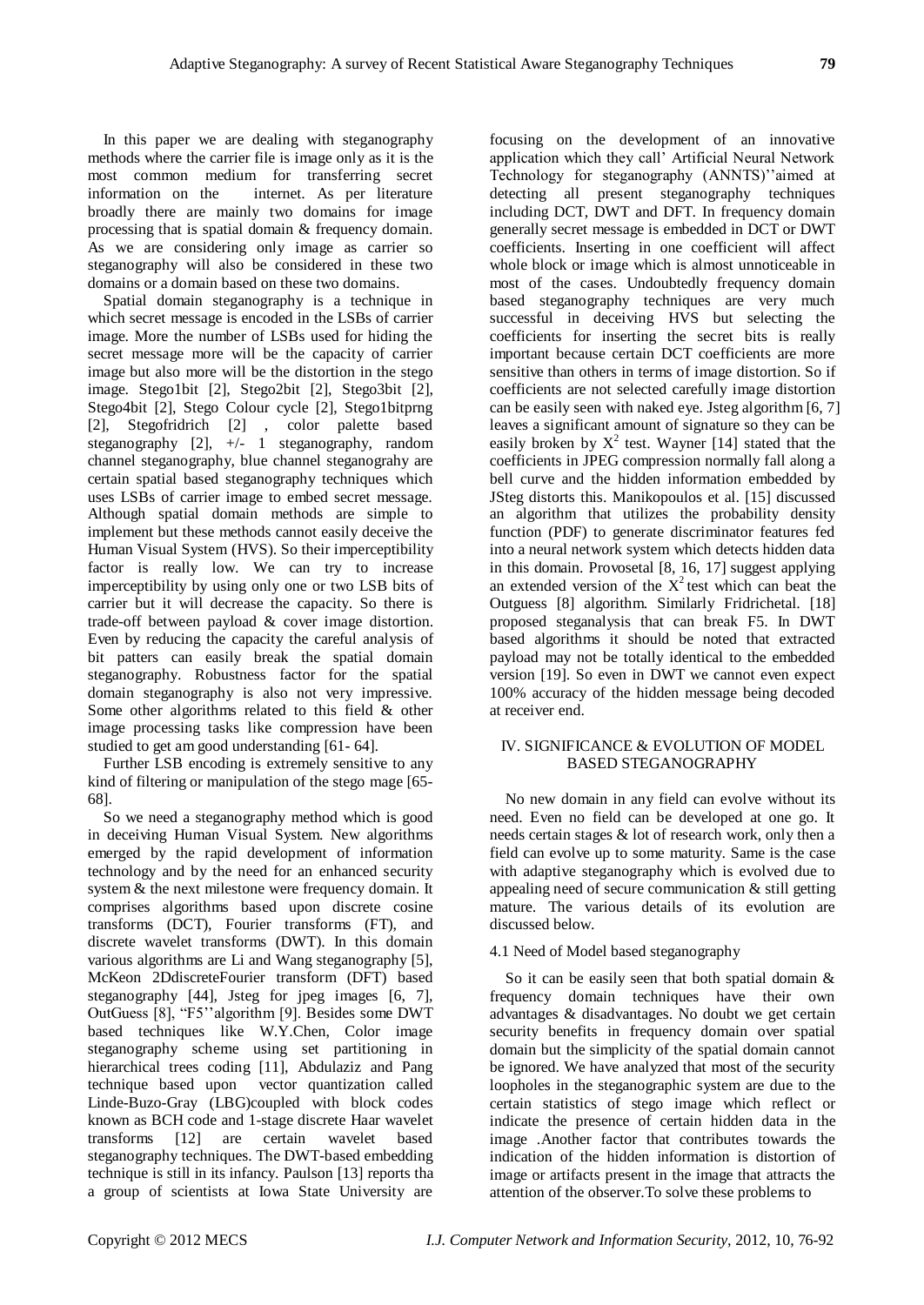certain extent there exists a third category of steganography based on two former categories which is known as model based steganography. This category of steganography is basically implemented in spatial or frequency domain but before manipulating or interacting with LSBs or DCT/DWT coefficients, the characteristics or features are studied, statistics of image are analyzed & then based upon these results certain mathematical model is generated that is why this category is known as model based steganography. This type of steganography is also known as adaptive steganography (as hidden data is adapted according to given model) & statistical aware steganography (as statistics of image are analyzed before hiding the data.

4.2 Need of the Survey of Adaptive Steganography techniques

Johnson et al. [20] published a survey of various available techniques of steganography in 2000. They include all the carrier media like audio files, echo hiding, formatted text etc. But we are presenting a paper for digital images as carrier only & besides the concept of adaptive steganography is really new which is not even touched in the work of Johnson et al. [20].In another work of Bailey and Curran [2] only available tools based upon spatial domain are analyzed even they did not touched the concept of adaptive steganography as this concept was very new at that time. Another work by Sabu M. Thampi "Information Hiding Techniques: A Tutorial Review" was published in 2004 but the latest paper cited was of 2001 so even they were not able to consider the concept of model based steganography [4].

Above all the concept of adaptive steganography has been started in 2003 when Sallee proposed an idea for model based steganography [21]. This idea is new but there are remarkable numbers of techniques which have been proposed in this field in last seven years. So this field individually needs a survey so that all the techniques can be analyzed at one place with pros & cons of each.

### 4.3 Model Based Steganography

Model-based steganography introduces a different methodology, where the message is embedded in the cover according to a model representing cover message statistics. Masking techniques are very much near to model based steganography. Masking is more robust than LSB insertion with respect to compression, cropping, and some image processing [22]. Masking techniques embed information in significant areas so that the hidden message is more integral to the cover image than just hiding it in the "noise" level. This makes it more suitable than LSB with, for instance, lossy JPEG images [22].Image properties such as luminance can also be manipulated. Patchwork [25] and similar techniques use redundant pattern encoding or spread spectrum methods [26] to scatter hidden information throughout the cover images ("patchwork" is a method that marks image areas, or patches). These approaches may help protect against image processing

such as cropping and rotating, and they hide information more thoroughly than by simple masking. They also support image manipulation more readily than tools that rely on LSB [22].

A framework has been proposed by N. Provos & P. Honeyman [8] for an embedding algorithm that uses global image statistics to influence how coefficients should be changed. To embed a single bit, one can either increment or decrement a DCT coefficient's value. This allows change a DCT coefficient's leastsignificant bit in two different ways [8]. Additionally, author created groups of DCT coefficients and use the parity1 of their least-significant bits as message bits to further increase the number of ways to embed a single bit. For every DCT block, it searches the space of all possible changes to find a configuration that minimizes the change to image statistics [8]. Still they are searching for solutions that maintain the blockiness, the block variance, and the coefficient histogram. Author discussed two different classes of detection algorithms: one based on inherent statistical properties and the other on class discrimination. Detection algorithms based on inherent statistical properties have the advantage that they do not need to find a representative training set; moreover, they often let us estimate an embedded message's length [8]. However, each steganographic system requires its own detection algorithm. Class discrimination, on the other hand, is universal even though it doesn't provide an estimate of the hidden message's length, and creating a representative training set is often difficult [8]. A feature vector can help detect several steganographic systems, once we get a good training set. It remains to be seen if new steganographic systems can circumvent detection using class discrimination [8].Various steganography methods as well as many steganalysis methods are compared to get into the depth that how message can be concealed in image with maximum imperceptibility. Security can be maximized by studying the methods of breaching security.

### 4.4 Principles of Model-based Steganography

Model-based steganography was first introduced in 2003 [21]. The aim of Model-based steganography is in characterizing some statistical properties of the cover message in order to embed the secret message without altering these properties. The outline of Modelbased steganography is described in the following [21]: A cover message, represented as a random variable X, is split into two parts,  $X_a$  that remain unaltered during the embedding, and  $X<sub>b</sub>$ , that is modified to carry the embedded message.  $X_a$  is selected so as to preserve the relevant characteristics of the cover, whereas Xb can be modified without altering the perceptual and statistical characteristics of the cover message [21]. By modeling the cover message class X according to a probability distribution  $P_X$  (x) it is possible to calculate the conditioned probability distribution  $P_{Xb|Xa}(x_b|x_a)$ . The embedded message is assumed to be a uniform random stream of bits, which is in fact the same distribution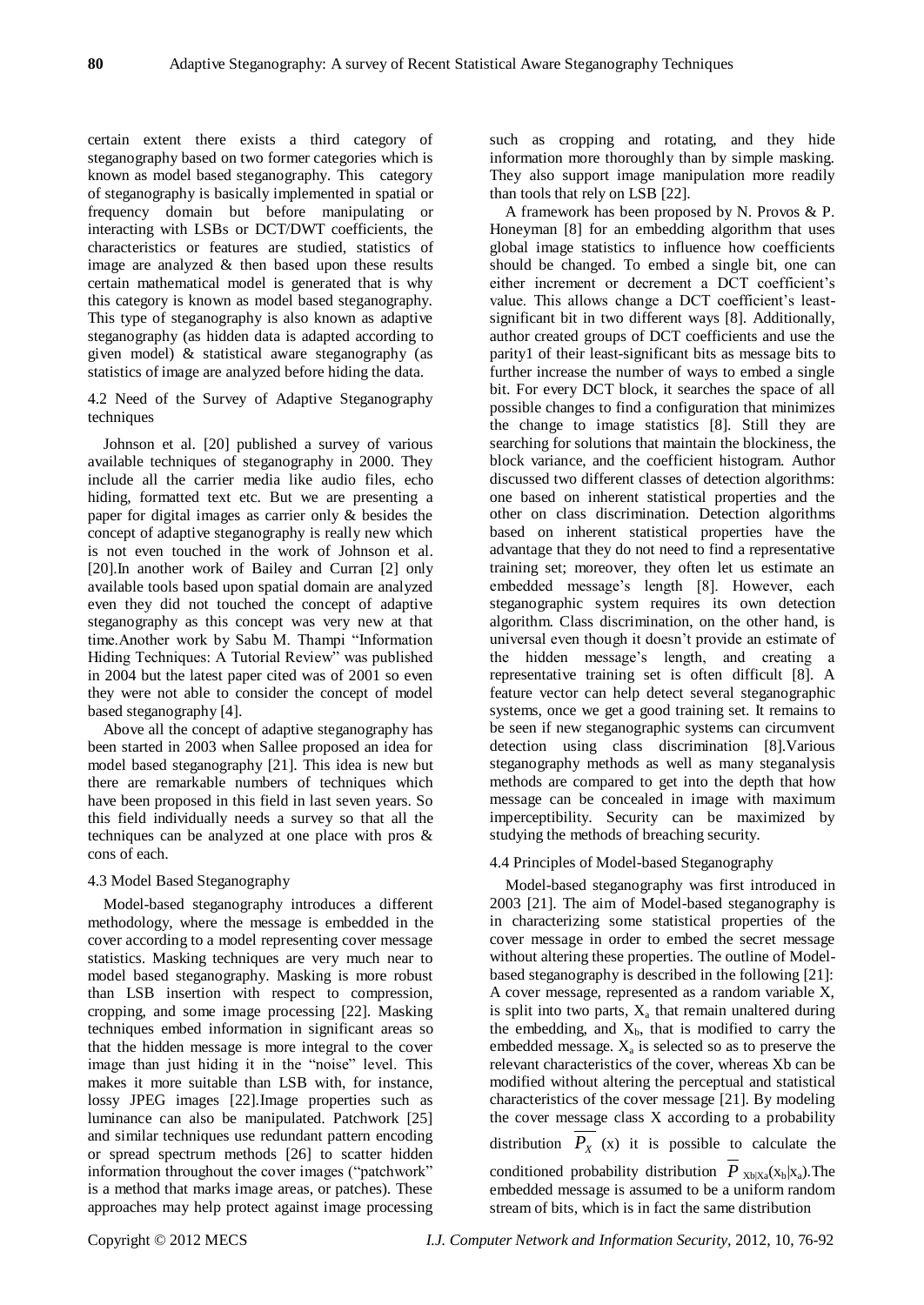shown by encrypted messages. The embedding outline is shown in Figure 2 below. The cover message x is split into xa and xb, then the embedded message is processed by an entropy decoder according to the conditioned probability distribution PXb|Xa(xb|xa). The output of the decoder is denoted by x<sup>'b</sup> and replaces xb to form together with xa the stego message x′ [21]. The extraction outline is shown in Figure 3 below. Its structure is very similar to the embedding scheme: the main difference consists in the replacement of the entropy decoder by an entropy encoder [21]. The stego message x′ is separated in xa and x′b. The conditioned probability distribution P  $Xb|Xa$  (x<sup>'</sup>b |xa) is calculated, then the entropy encoder process x′b according to the model distribution. The encoder the output is the embedded message [21]. Based on this principle a novel technique "Peak-Shaped-Based Steganographic Technique for JPEG Images" is proposed [27]. To test the validity of proposed technique, PSB is compared to the original Model-based steganography (MB1 and MB2, described in [21]). PSB embedding capacity, is the smallest among the techniques because of PSB unitary coefficients exclusion PSB achieves slightly higher PSNR with respect to MB1 and MB2 (0.5dB higher); moreover PSNR is adequate to ignore the visual degradation introduced by the three techniques. The degradation introduced by MB2 blockiness compensation is negligible [27]. By comparing the embedding impact to the error probability and PSNR it results that the embedding impact has a minor relevance with respect to the selection of the modifiable coefficients. In fact, PSB outperforms MB1 in error probability and gets similar PSNR with a larger embedding impact [27].These superior performances are achieved by taking into account discrepancy and quantization matrix in order to select the modifiable coefficients set. MB2 modifies additional coefficients to preserve a superior-order statistical measure, but the additional coefficients to be replaced are not selected carefully, getting the worst performances [27]. PSB novelty is in a more accurate coefficient selection, taking into account quantization and coefficient relevancy. A novel block measure, named discrepancy, is introduced to describe how much a block is suitable to embed a message. PSB model derives from heuristic hypothesis about histogram shape, moreover the model depends on the stegokey, and therefore an attacker cannot calculate exactly the model.



Fig. 2 Model based embedding scheme by Sallee [21]



Fig. 3 Model based extraction scheme by Sallee [21]

#### 4.5 Milestones for Adaptive steganography

The model-based technique, proposed by Sallee, tries to model statistical properties of an image and preserves them during embedding process. Sallee breaks down transformed image coefficients into two parts and replaces the perceptually insignificant component with the coded message bits [21]. Initially, the marginal statistics of quantized (nonzero) ac DCT coefficients are modeled with a parametric density function. For this, a low-precision histogram of each frequency channel is obtained, and the model is fit to each histogram by determining the corresponding model parameters [21]. Sallee defines the offset value of a coefficient within a histogram bin as a symbol and computes the corresponding symbol probabilities from the relative frequencies of symbols (offset values of coefficients in all histogram bins) [21].At the heart of the embedding operation is a non adaptive arithmetic decoder that takes as input the message signal and decodes it with respect to measured symbol probabilities. Then the entropy decoded message is embedded by specifying new bin offsets for each coefficient. In other words, the coefficients in each histogram bin are modified with respect to embedding rule, while the global histogram and symbol probabilities are preserved [21]. Extraction, on the other hand, is similar to embedding. That is, model parameters are determined to measure symbol probabilities and to obtain the embedded symbol sequence (decoded message) (Note that the obtained model parameters and the symbol probabilities are the same both at the embedder and detector). The embedded message is extracted by entropy encoding the symbol sequence. The model-based technique does not recompress the image before embedding. Therefore, a comparison of recompressed and stego images does not apply in this case [21].

Other than quality factor, image properties such as image texture could be used to categorize the images. There are many approaches to quantify the texture of an image. A crude measure of image texture would be the mean variance of JPEG blocks [28]. This measure is simple and can be efficiently computed, even with large data set. To examine the effect of image texture on steganalysis, the mean block variance of the images in dataset is calculated. The variance is observed to change from 0 to 11,600. Using the mean of the available range, the cover image set was divided into two categories—of high and low variance. Each cover image set was then used to obtain a stego data set,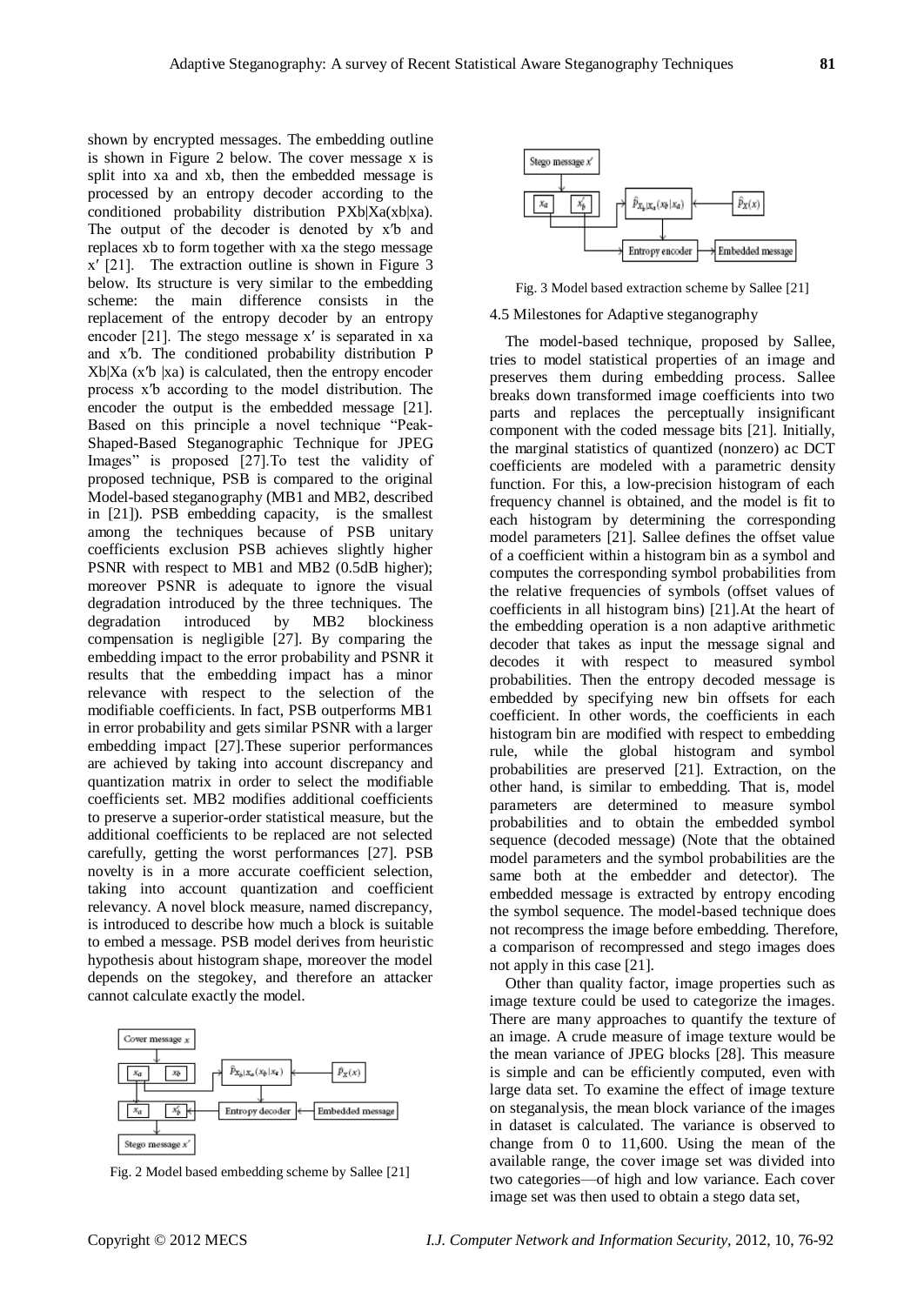using the model based embedding technique, with different message lengths [28].It is observed that the performance of the classifier is affected by the variance of the images being used. More specifically, the classifier performs less accurately when confronted with high-variance images i.e., highly textured or noisy as expected [28, 29]. It is characterized by a random adaptive selection of pixels depending on the cover image and the selection of pixels in a block with large local STD (standard deviation). The latter is meant to avoid areas of uniform color (smooth areas). This behavior makes adaptive steganography seek images with existing or deliberately added noise and images that demonstrate color complexity [19].

The main aim of steganography is to avoid detection to an undesirable user. So it is quite appealing to understand up to some extent about the detection scheme of statistics of various orders. Hany Farid [30] proposed such a model for higher order statistics. According to him, the detection scheme can be separated in two parts. In the first part extracts a set of statistics, called the feature vector, for each investigated image [30]. In the second part a classification algorithm is used to separate original images from stego images by means of their feature vectors. Messages can be embedded into digital images in ways that are imperceptible to the human eye, and yet, these manipulations can significantly alter the underlying statistics of an image. To detect the presence of hidden messages a model based on higherorder statistics taken from a multi-scale decomposition has been employed [30]. This model includes basic coefficient statistics as well as error statistics from an optimal linear predictor of coefficient magnitude. These higher order statistics appear to capture certain properties of "natural" images, and more importantly, these statistics are significantly altered when a message is embedded within an image [30]. This makes it possible to detect, with a reasonable degree of accuracy, the presence of hidden messages in digital images. To avoid detection, of course, one need only embed a small enough message that does not significantly disturb the image statistics. [30].

The method proposed by Roman et al using higherorder statistics gave very interesting insights into both JSTEG (Jsteg is a publicly available steganographic tool written by Derek Upham [33] ) & HPDM (A basically new steganographic embedding algorithm based on histogram-preserving data mapping (HPDM) has been presented by Eggers [32] Their approach is based on Cachin's definition of security in steganographic algorithms.<sup>[31]</sup>) Based on these insights we were able to modify HPDM to obtain a steganographic algorithm being perfectly secure with respect to Farid's detection method [29].

Wayner [34] dedicated a complete chapter in a book to what he called "life in noise", pointing to the usefulness of data embedding in noise. It is proven to be robust with respect to compression, cropping and image processing. Amin Milani Fard et al. in [7]

proposed a GA based algorithm for secure steganography in jpeg images. This method optimizes localization in which the message is to be embedded on the cover image. Also it is supposed to defeat almost all known steganalysis methods. The model-based method (MB1), described in [21], generates a stegoimage based on a given distribution model, using a generalized Cauchy distribution, that results in the minimum distortion. Due to the lack of a perfect model, this steganographic algorithm can be broken using the first-order statistics [35]. Moreover, it can also be detected by the difference of "blockiness" between a stego-image and its estimated image reliably [41]. The discovery of "blockiness" led the author in [21] to produce an enhanced version called MB2, a modelbased with de-blocking. Unfortunately, even MB2 can be attacked. Ullerich and Westfeld [37] successfully attacked MB2 using coefficient types that are derived from the blockiness adjustment of MB2. They adapt Sallee's Cauchy model itself to detect Cauchy modelbased embedded messages [37].In [38], Chen and Shi, attacked MB2 and other JPEG-based algorithms using Markov process (MP) that exploits the intra-block and inter-block correlations among JPEG coefficients.

In [39] another novel steganographic method to hide data in spatial domain of images imperceptibly is drawn. It was based on the human visual system sensitivity to image contrast change. It uses the concept that the pixels in edge areas may tolerate larger changes without making perceptible distortion. The number of bits to be embedded for each pixel is variable and determined by the correlation between neighboring pixels [39]. This method does not replace the LSBs of pixel value directly, but changes the pixel value into another similar value. The range of changeable pixel value in smooth areas is small and in edge areas is large, so that the stego-image still maintains good perceptual quality. Also, the embedded secret data can be extracted from the stego-image without referencing the original image [39]. This steganographic method provides a large embedding capacity with little perceptual distortion. Also this method performs better than conventional LSBs substitution method in both visual effect and security. [39]

Edge embedding follows edge segment locations of objects in the host gray scale image in a fixed block fashion each of which has its centre on an edge pixel. According to Whilst simple, this method is robust to many attacks and it follows that this adaptive method is also an excellent means of hiding data while maintaining a good perceptibility [19]. In [40] dithering based steganography is used by modifying the dithering criteria to produce a novel algorithm but it has still certain limitation which needs to be considered in future.

In [35] a technique for breaking cauchy's model based steganography has been proposed. Results show a good detection ratio for a large test set of typical JPEG images. The attack is successful because of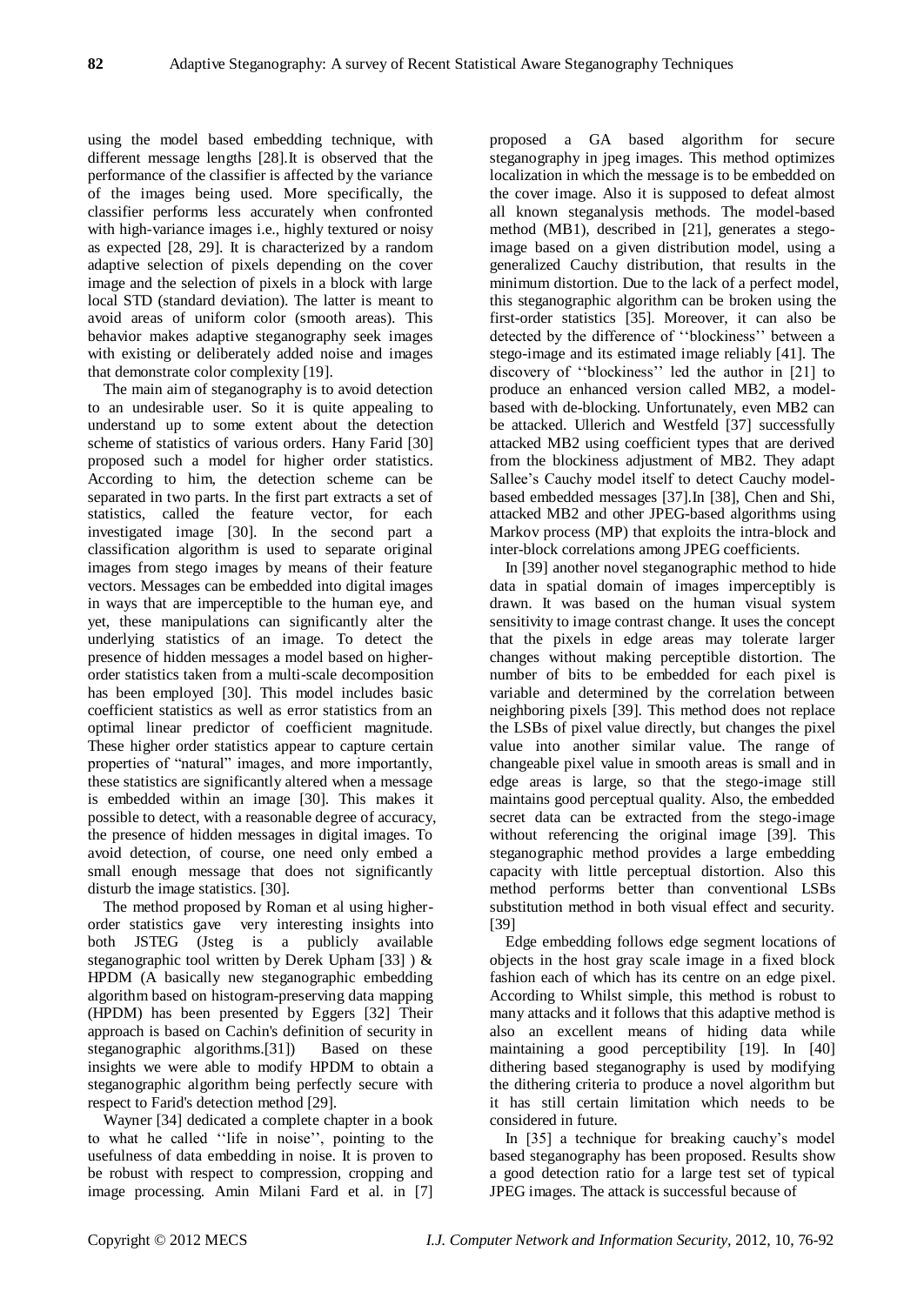weaknesses in the model and does not put into question the theoretical framework of model-based steganography.

Plus minus 1 (PM1) [43] is an improved method which not only foils typical attacks against LSB-based techniques, but also provides high capacity but the method to apply it on jpeg image was not clear so in [41] genetic algorithm (GA) based PM1 algorithm has been proposed in which the GA is used to optimize the performance, such as minimizing blockiness. Theoretical analysis to the histogram characteristics is done which proves that PM1 used in JPEG images preserves the first-order statistical properties. This method outperforms the other methods in terms of capacity and security [41]

Chin-Chen et al. [42], propose an adaptive technique applied to the LSB substitution method. Their idea is to exploit the correlation between neighboring pixels to estimate the degree of smoothness. They discuss the choices of having 2–4 sided matches. The payload (embedding capacity) was high. A range of distance thresholds has been selected. Larger the threshold more sub clusters will be there with large sizes smaller the threshold most of the sub clusters will be of small size so smaller capacity [42]. But large threshold may distort the image sometimes. So choosing the appropriate threshold values can solve the tradeoff between capacity & quality [42].



Fig. 4 Result of Chin-Chen et al. [42] method hiding secret IEEE image

Hioki [44], presented an adaptive method termed "A Block Complexity based Data Embedding'' (ABCDE). ABCDE works in a very similar method as BPCS, but employs a more sophisticated complexity metric. BPCS merely counts the number of bit-flips in each row and column of a given tile, with the assumption that a large number of bit flips indicate a lack of structure [44]. The two new complexity measures: the run-length irregularity β and the border noisiness γ are used in ABCDE to properly identify complex blocks in noisy regions. Here one can properly reject blocks those have regular periodical pattern or those on the boundary of a noisy region and an informative region by the two complexity measures β and  $\gamma$  [44]. Also threshold values for the two complex measures can be

specified independently for each bit-plane. This enables to keep the image quality high and to make the embedding capacity large at the same time. The results shown in the images below in fig 5 & fig 6 are particularly impressive. Despite the watermarked image having more than 60% of its image data overwritten, the differences between it and the original image are nearly imperceptible. [44] The ABCDE method introduced a large embedding capacity; however, certain control parameters had to be configured manually, e.g., finding an appropriate section length for sectioning a stream of resource blocks and finding the threshold value that controls identification of complex blocks. These requirements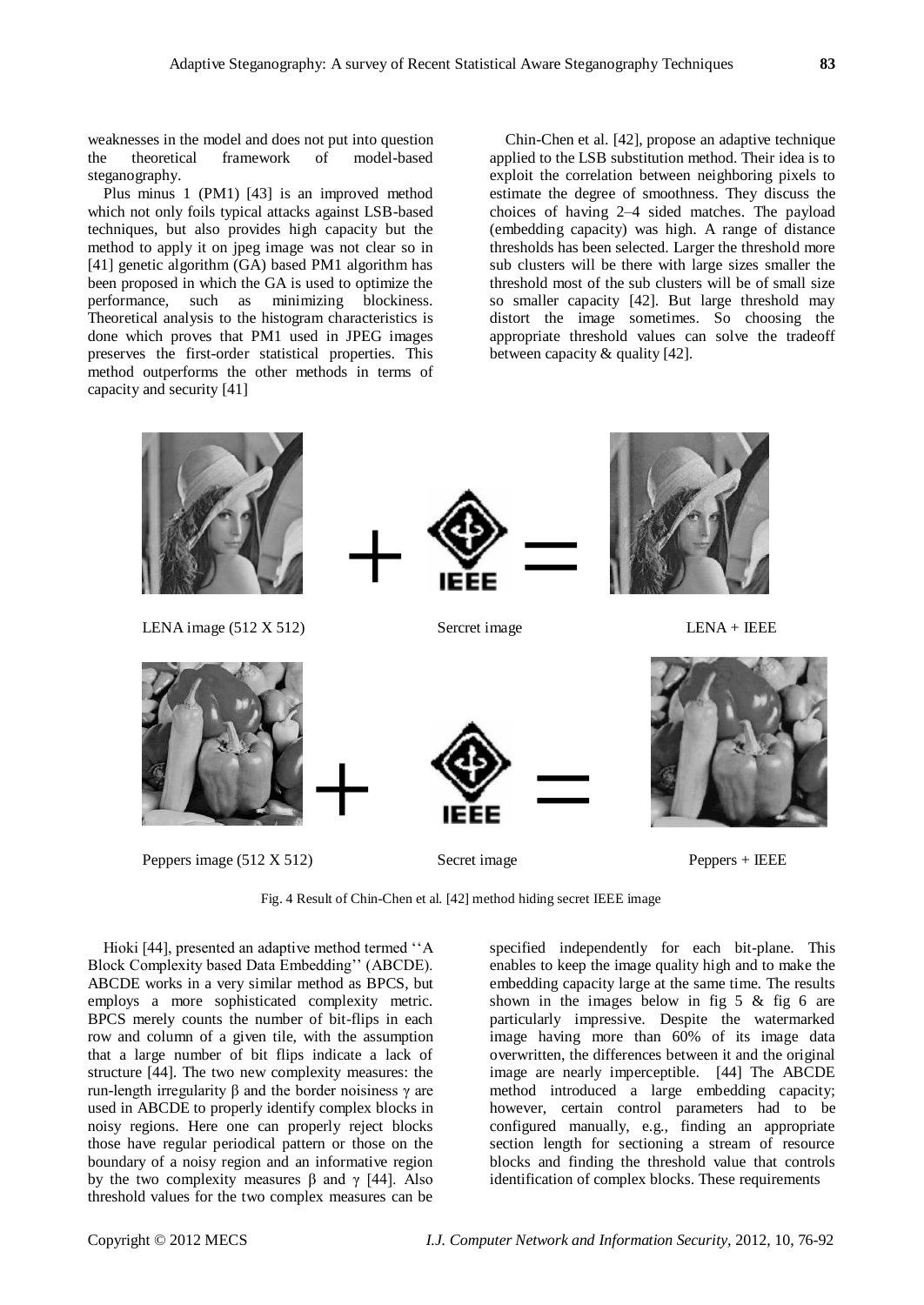render the method unsuitable for automatic processes. [44]

Table 1 MSE & PSNR for various images after applying ABCDE [44]

| S.no | Name of image | <b>MSE</b> | <b>PSNR</b> |
|------|---------------|------------|-------------|
|      | Madrill.jpg   | 0.1144     | 24.2714     |
|      | Lena.jpg      | 0.0781     | 25.9289     |
|      | Fruits.jpg    | 0.0701     | 26.3985     |



Fig 5 Mandrill image before & after applying ABCDE algorithm [44]



Fig. 6 Fruits image after applying ABCDE [44]



Fig. 7 Lena image after applying ABCDE [44]

There are two vague issues which are obscurely discussed at the end of Hioki's work. One arises when the carrier image's dimensions are not proportional to the block division scheme and so fragments from these dimensions are kept away from the embedding process. There was no indication by the author of the possible impact of this decision as it might leave a clear contrast between the modified and the intact parts of the image which distorts its statistical properties. The second

point is the introduction of the zero padding when the compressed resource file size is not a multiple of the block size. The author did not show any explanation on how to generate complexity from such a compressed file since there will be a sequence of zeros resulting from the "0" padding notion. The author in the experimental section does not show how resilient the algorithm is to different image processing attacks, e.g., rotation, additive noise, cropping, and compression. Indeed, the ABCDE algorithm provides an improvement over a former method known as BPCS (bit plane complexity segmentation) [45].This research proposes a method of embedding secret data into a DWT transformed image using the previously described BPCS. The coefficients of the DWT have many image-like properties, and BPCS is ideal for exploiting them. The main properties leveraged for BPCS are [45]:

1) Correspondence: Spacial areas in each section of the coefficients' sub bands correspond directly to areas in the original image.

2) Complexity: The bit planes at corresponding significance levels of the wavelet coefficients and the original image are usually proportionally complex.

3) Resilience: Changes in the values of the wavelet coefficients do not create disproportionately large changes in the reconstructed image.

Since this system embeds into the wavelet coefficients, the subsequent encoder is not important, as long as it is lossless. EZW was chosen for its ease of implementation and relatively good encoding efficiency. This opens the way for application of this system to many of today's best wavelet based image CODECs, as well as future ones. This will create a system that will allow many more people access to the benefits of BPCS steganography without sacrificing the use of a cutting edge image compression system [45].

Fridrich, J [46] explored the strength of data hiding in digital imagery as a new and powerful technology with applications including robust digital watermarking of images for copyright protection, image fingerprinting, authentication and tamper detection etc. He stated that BPCS steganography was introduced to overcome the disadvantages of LSB steganography [46].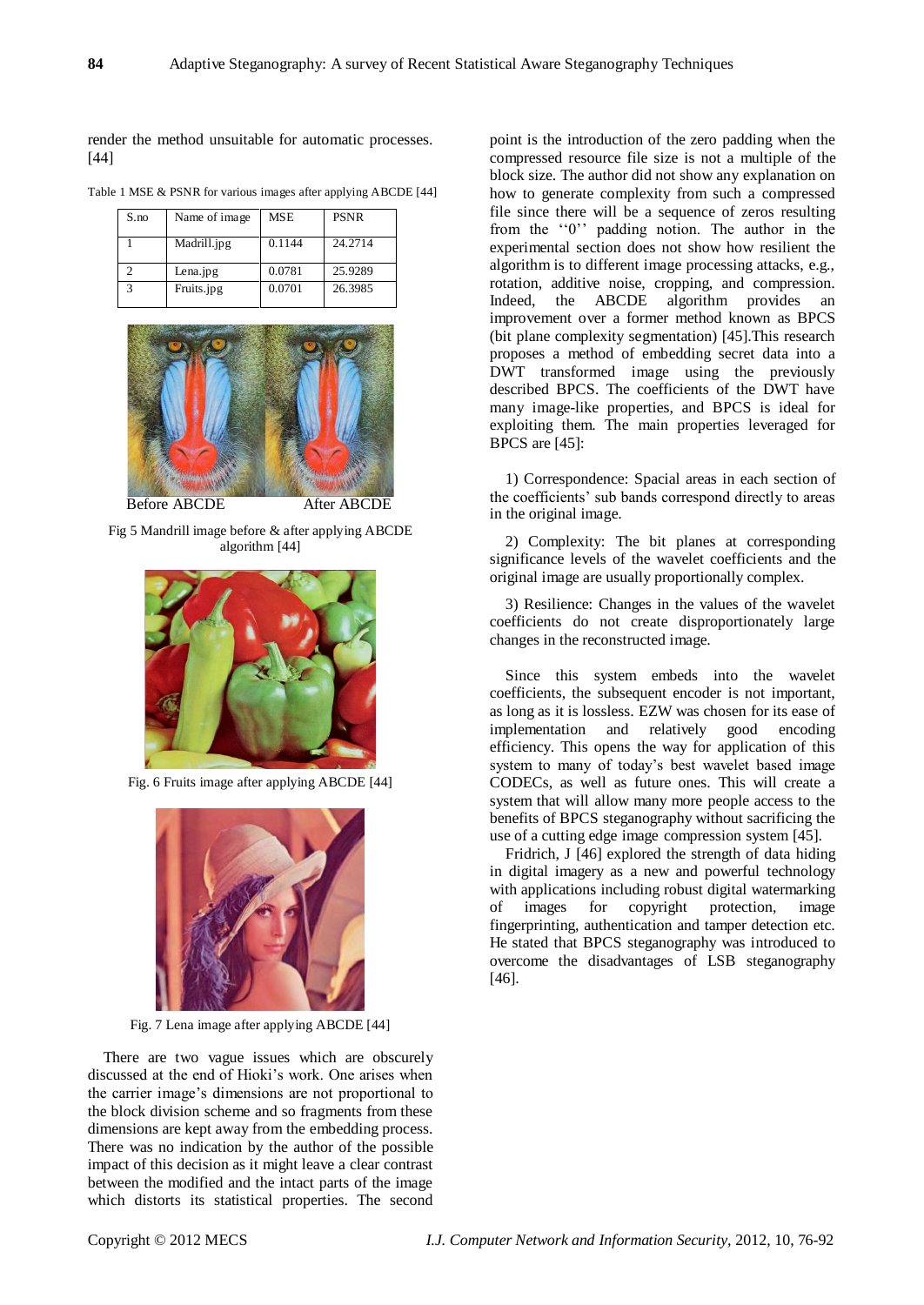| S.no | Planes for | Planes used | Complexity | Embedded     | Compressed | PSNR (db) |
|------|------------|-------------|------------|--------------|------------|-----------|
|      | embedding  |             | threshold  | data (bytes) | (bytes)    |           |
|      |            |             |            | 5104         | 24219      | 31.6      |
|      |            |             |            | 7216         | 26599      | 30.3      |
|      |            |             |            | 12442        | 47791      | 33.0      |
|      |            |             |            | 16750        | 52073      | 31.5      |

Table 2 Results for BPCS using EZW encoded images [45]

As we know that Medical records of patients are extremely sensitive information, needing uncompromising security during both storage and transmission. In addition, these records often have to be traceable to patient medical data such as X-ray or scan (CAT, MRI etc.) images. For this purpose in [47] an improved version of a high capacity data hiding scheme, called Bit-Plane Complexity Segmentation (BPCS) steganography, is explained, and its effectiveness in hiding medical records in color cervical images is demonstrated. The merits of BPCS-Steganography found by the experiments are as follows [48]:

1. The information hiding capacity of a true color image is around 50%.

2. A sharpening operation on the dummy image increases the embedding capacity quite a bit.

3. Canonical Gray coded bit planes are more suitable for BPCS-Steganography than the standard binary bit planes.

4. Randomization of the secret data by a compression operation makes the embedded data more intangible.

5. Customization of a BPCS-Steganography program for each user is easy. It further protects against eavesdropping on the embedded information.

It defines the image complexity  $\alpha$  by the following [48].  $\alpha =$  k<br>The maximum possible B. W changes in the image (A)  $\Gamma$  is maximum possible B  $\mu$  W ch

The maximum possible 
$$
B - W
$$
 changes in the image  $(A)$ 

Where, k is the total length of black-and-white border in the image. So, the value ranges over

 $0 \le \alpha \le 1$  (B)

(A) is defined globally, i.e.,  $\alpha$  is calculated over the whole image area [48]. It gives us the global complexity of a binary image. However, one can also use  $\alpha$  for a local image complexity (e.g., an  $8 \times 8$  pixelsize area). But the computational complexity of the algorithm to find a phase key that passes the threshold is time consuming and there is no guarantee that it will always evolve into an optimal solution [47].

BPCS steganography is not robust to even small changes in the image [48]; this intolerance to any manipulation of the stego-image is perceived by the authors in [48] as a merit. This can be viewed as a good thing in applications where an unknowing user might acquire an embedded image. Any alteration, such as clipping, sharpening or lossy compression, would "destroy the evidence" and make it unusable for later extraction. Extracting the embedded information requires a deliberate attempt by a knowledgeable user

on an unaltered image. The lack of robustness also ties in to the fact that a malicious user cannot alter the embedded data without knowledge of the customization parameters but this is not true in case of every application because high robustness is basic parameter for good steganography and this weakness is inherited by the ABCDE algorithm also since its underlying framework is based on BPCS [19].This is definitely not shown in Kawaguchi's argument [48]. Their algorithm would fail to retrieve the embedded data in two cases: first when the stego-image is attacked resulting in the destruction of the embedded data, and second when an image is plain clear (meaning that no embedding process took place). These two contradictory justifications, due primarily to lack of robustness, would not be appealing characteristics to forensics experts or other interested bodies.

In [49], the authors chose to use wavelet transforms that map integers to integers instead of using the conventional wavelet Transforms. It embeds the secret data in low and mid frequency regions of image which have large energies. This can overcome the difficulty of floating point conversion that occurs after embedding [49]. Their scheme embeds the payload in non overlapping 4\*4 blocks of the low frequency, where two pixels at a time are chosen one on either side of the principal diagonal. Cover image adjustment was required to prevent the problem of under/over flow of pixel values after embedding. Tests for the similarity between the condition number of the cover image and the stego image are done for further embedding. They also perform cover image adjustment before embedding the payload in order to ensure lossless recovery [49]. Embedding done in the low frequency bands ensures robustness against attacks such as compression and filtering. Experimental results show better trade off between Visual perceptivity and capacity compared to the existing algorithms [49].For a true color image format, they apply the algorithm on each color plane separately. This step ignores the high correlation between color planes in natural images. Not taking this phenomenon into consideration means the embedding scenario will corrupt some of the inherited statistics of the cover image, a trap that severely exposes the stego-image to steganalysis attacks [49]. The authors also state some assumptions; first, embedding is carried out only on non-singular matrices, also  $+/-15$  is imperceptible to human vision; finally, the cover image and payload are assumed to be JPEG and the cover be a square matrix of size 51x512. The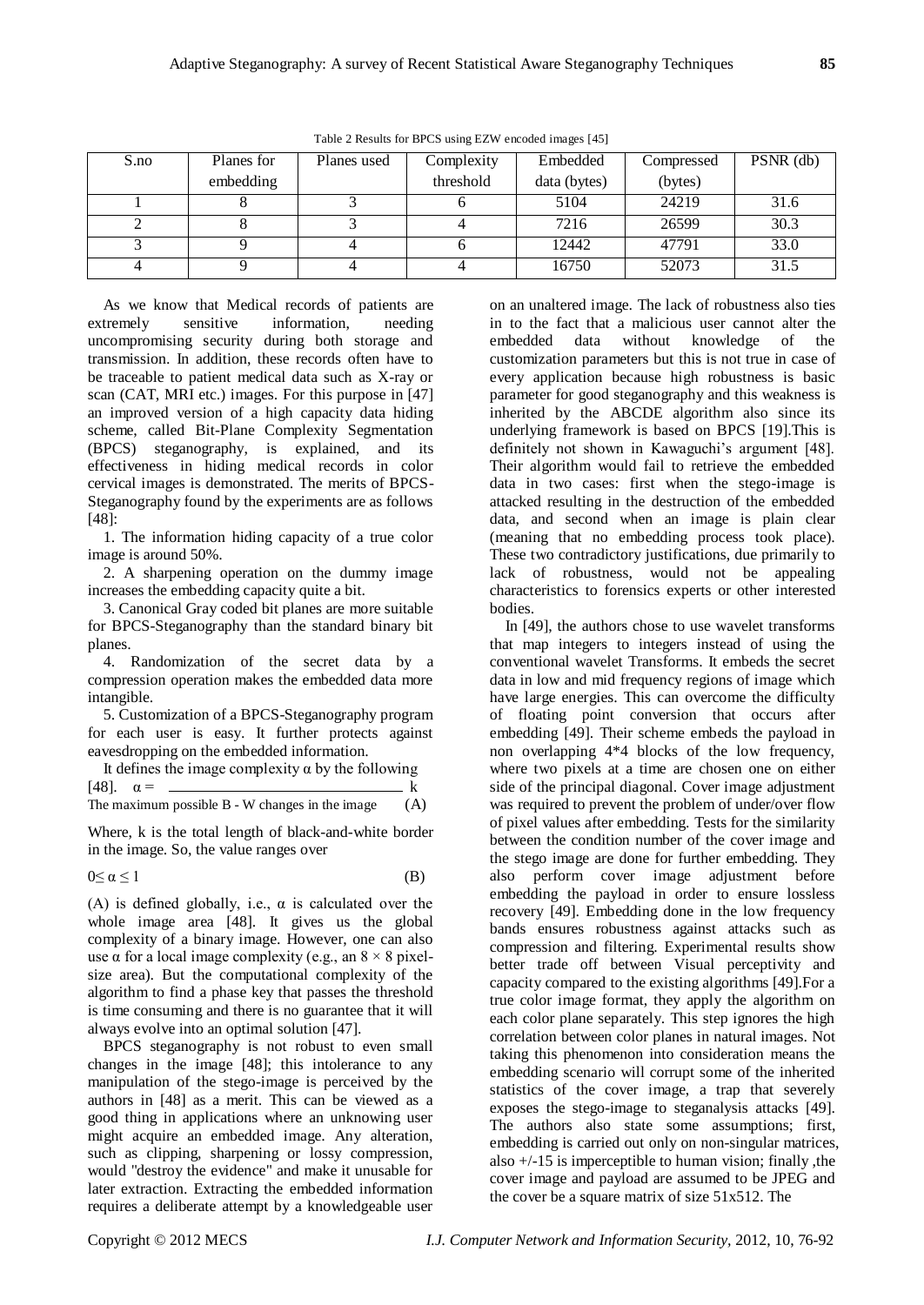second assertion is doubtful however. Even though this can be possibly acceptable from a human visual perspective, however, from a statistical point of view, this amount of change is intolerable. Before they conclude, they state that their cover image and stegoimage version are similar, even though the best candidate in their experiments has a PSNR that did not exceed 45 [49].

In [50], the authors attempt to create a method to restore the marked image to its pristine state after extracting the embedded data. They achieve this by applying the pick point of a histogram in the difference image to generate an inverse transformation in the spatial domain. Here author observed the characteristic of an image carefully & discovered that in terms of an image, there is a large probability that adjacent pixels in an image have similar pixel values. From this observation, they concluded that the difference between two adjacent pixels in an image can be a value in its difference image The cover image is divided into non-overlapping 4\*4 blocks where a difference matrix of size3\*4 is generated for each block. The selection of

the local histogram's peak point pb will direct the embedding process and matrix manipulation [50]. The example shown in their hiding phase section might not be sufficient to verify the accuracy of the algorithm. As hiding algorithm is based on a multilevel concept, the algorithm can be performed repeatedly to convey a large amount of embedded messages [50]. By combining the peak point of a difference image concept with a multilevel hiding strategy, the proposed hiding scheme not only hides a large amount of embedded messages but also achieves reversibility. Certainly, it is hard to maintain a balance between hiding capacity and image distortion in marked images. But experimental results confirm that proposed multilevel reversible data hiding scheme can provide higher hiding capacity while keeping distortion low [50]. Even when proposed hiding algorithm is performed for nine rounds, the average PSNR is still higher than 30 dB and the average hiding capacity still can reach 1.3 bpp. Performance comparisons with existing reversible schemes further demonstrate the effectiveness of the proposed scheme [50].



The authors in [19] pointed out that some questions remain unanswered in [50] such as what happens when we have two peak points instead of one? On which criterion will we base our selection? Another issue occurs when transforming the matrix  $SD<sub>b</sub>$  to  $RD<sub>b</sub>$ ; it is highly likely that after the subtraction process we will have some values that collude with the peak value which confuses the extraction of the embedded data. To prevent over/underflow, caused by the arithmetic operations on values close to boundaries (i.e.0, 255), the authors use the modulus operator (i.e. mod 256). There was no adequate explanation on the effect of homogeneous, dark, bright, and edged blocks on the algorithm efficiency [19].

In [51], a GA-based algorithm is presented which generates a stego-image to break the detection of the spatial domain and the frequency-domain steganalysis systems by artificially counterfeiting statistical features. A new concept of developing a robust steganographic system by artificially counterfeiting statistic features instead of the traditional strategy by avoiding the change of statistic features is proposed [51]. They apply genetic algorithm based methodology by adjusting gray values of a cover-image while creating

the desired statistic features to generate the stego images that can break the inspection of steganalytic systems Again authors in [19] mentioned that time complexity, which is usually the drawback of genetic based algorithms, was not discussed though. They mentioned that "the process is repeated until a predefined condition is satisfied or a constant number of iterations are reached. The pre defined condition is the situation when we can correctly extract the desired hidden message.'' Again, it was not stated whether the process of determining such a condition was done automatically or involved a human inference (visual perception).The suggested GA-based rounding-error correction algorithm, whilst interesting, still needs proof of generalization [19].

Wu and Shih [51] closed their introduction section by saying, "this is the first paper of utilizing the evolutionary algorithms in the field of steganographic systems ".It should be noted that image hiding using genetic algorithm was known prior to their work such as the work in [52]. It attempts to use GA for finding out values of parameters, namely reference amplitude (A) and modulation index  $(\mu)$  both with linear and non linear transformation functions, for achieving the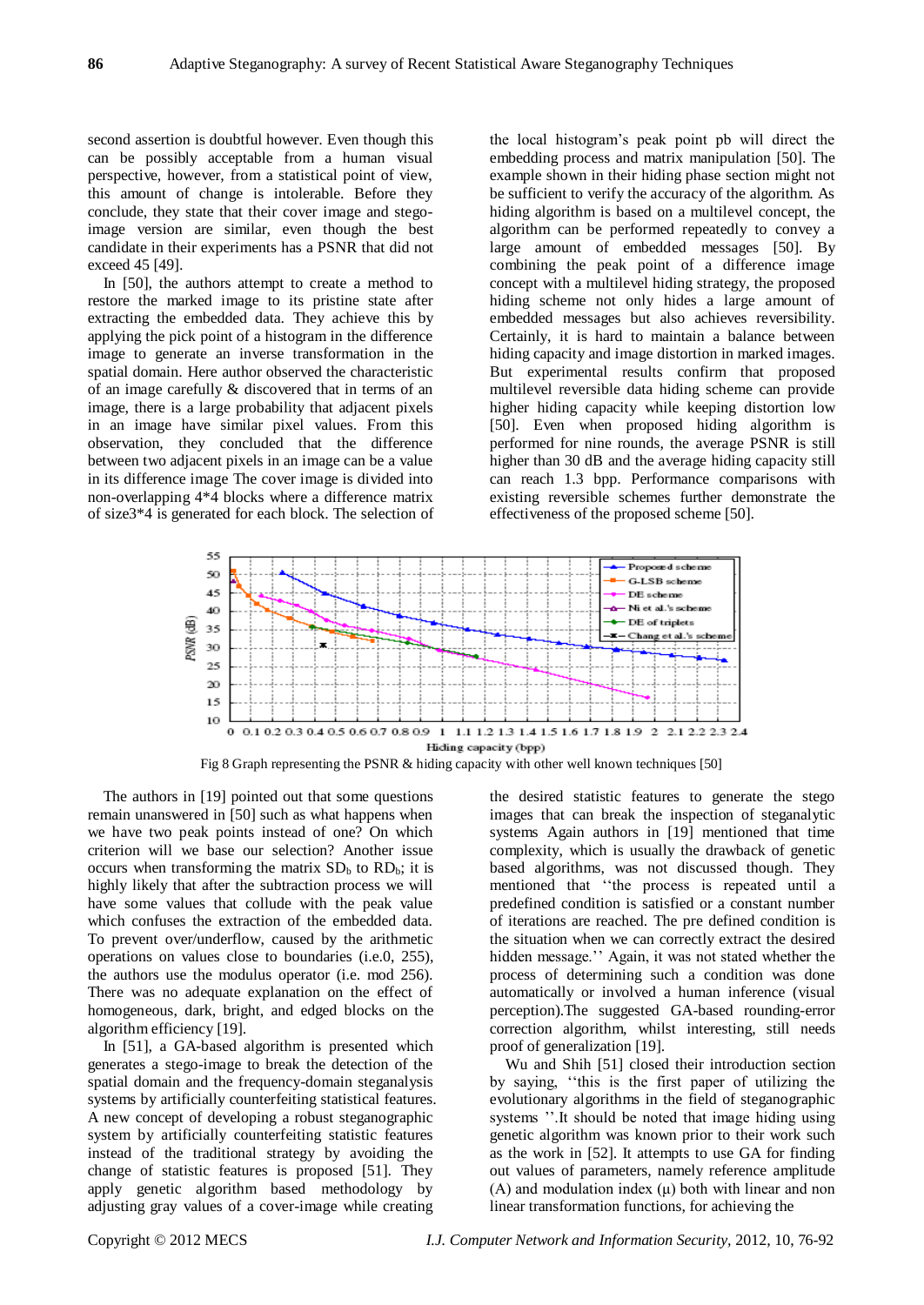optimal data imperceptibility. Results on security for the embedded data and robustness against linear, non linear filtering, noise addition, and lossy compression are reported here for some benchmark images [52]. Still robustness performance against various types of distortions in stego images along with higher embedding rate can be achieved. In [41], the authors proposed extending the conventional [47] algorithm to JPEG images using genetic algorithm. This is done because there was no reference in literature that how to use PM1 steganography in jpeg images. GA is used to optimize the performance, such as minimizing blockiness. Theoretical analysis to the histogram proves that PM1 used in JPEG images preserves the first-order statistical properties. Experiments show that the proposed method outperforms the other methods in terms of capacity and security [41].

Kong et al [53] proposed a content-based image embedding based on segmenting homogenous grayscale areas using water shed method coupled with Fuzzy C-Means (FCM).Entropy was then calculated for each region. Entropy values dictated the embedding strength where four LSBs of each of the cover's RGB primaries were used if it exceeded a specific threshold otherwise only two LSBs for each were used [53]. This method can overcome the disadvantage of block-based steganographic techniques. Experimental results show that the security and performance of the proposed scheme are high. The drawback of this method was its sensitivity to intensity changes which would affect severely the extraction of the correct secret bits. As a side note, Kong et al [53] also reported the use of a logistic map to encrypt the secret bit stream which seems venerable to a Chosen-plain text attack (CPA). Chao et al. [54] presented a 3D steganography scheme. The embedding scheme hides secret messages in the vertices of3D polygon models as shown in following fig. It has been shown that that PSNR rates exponentially decrease with the number of layers. The PSNR decreases sharply when the number of layers is larger than 10.It is also shown that difference between the stego and the cover models is imperceptible even for the worst embedding case [54] as shown in following graph (fig 9). Also the outline of embedding & extraction process of algorithm is shown in fig 10.



Fig. 9 Relation between number of layers & PSNR for (a) single precision format (b) double precision format [54].



Fig. 10 Insertion & extraction procedure for 3D Steganography scheme [54]

The experimental results showed that the proposed method [54] can provide much higher capacity than previous approaches. The proposed approach has the following limitations. Perfectly smooth (i.e., sphere) or

extremely small-size models are not suitable for selection as cover models because the hidden data might be easily observed after even a very small modification by any embedding method [19]. Utilizing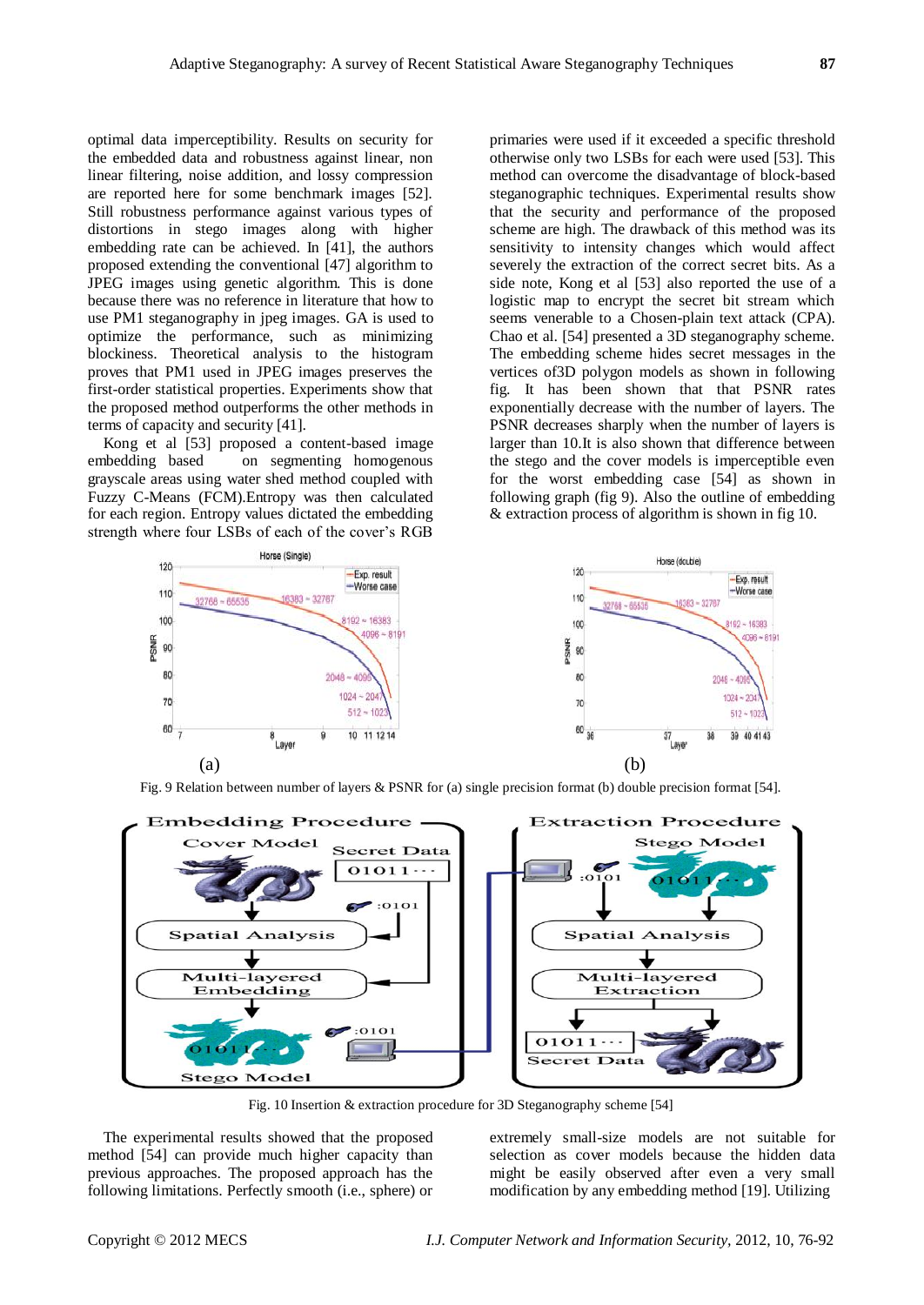PCA to determine the vertex traverse list may potentially hinder the robustness of the proposed method. Although the end vertices and initial triangle obtained from cover and stego models are identical in all cases in the experiments, we cannot guarantee that both are always exactly identical [19] .One simple solution is to simply project vertices on the x; y; and zaxes. However, this approach cannot withstand similarity transformations. A better approach for determining vertex traverse list is required in the future. Another limitation is that this approach cannot withstand certain malicious attacks such as smoothing, additional noise, non uniform scaling, simplification, and vertices resampling [19]. As a result, the proposed approach is not suitable for the applications of digital content protection and authentication .Similarly, Bogomjakov et al [55], hide a message in the indexed representation of a mesh by permuting the order in which faces and vertices are stored. The permutation is relative to a reference ordering that encoder and decoder derive from the mesh connectivity in a consistent manner. This method is distortion-free because it does not modify the geometry of the mesh [55]. Compared to previous steganographic methods for polygonal meshes the capacity is up to an order of magnitude better. This steganography algorithm is universal and can be used instead of the standard permutation steganography algorithm on arbitrary datasets. The standard permutation algorithms runs in  $\Omega$  (n<sup>2</sup>log<sup>2</sup>nloglogn) time and achieves optimal O (nlogn) bit capacity on datasets with n elements. In contrast, this algorithm runs in O (n) time, achieves a capacity that is only one bit per element less than optimal, and is extremely simple to implement [55]. Although, such methods claim higher embed- ding capacity, however time complexity to generate the mesh and then rendering can be an issue.Moreover3D graphics are not that portable compared to digital images. Nakamura and Zhao [56], propose a morphing process that takes as input the secret image and the cover file. Earlier also authors also proposed a technique for information hiding based on image morphing. Since the cover message can be changed after embedding the secret message, the cover rate of the technique was much larger than that of existing techniques [56]. However, this technique has two fatal problems. First, the stegodata may not look natural due to inaccurate definition of the feature lines. Second, the secret image might be estimated to some extent from the stegodata. To overcome these disadvantages they propose several methods. First, to make the stegodata more natural, they propose to scale down the secret message before calculating the stegodata [56]. To solve the second problem, they propose to encrypt the secret message first, and then hide it into the warped cover image [56]. To increase the security further, they also propose to separate the stego key and the secret message. On the negative side the method does not discuss the generated features from the cover and secret images used for morphing and how to regenerate them from

the stego-image. Zeki and Azizah [57] proposed what they termed as "the intermediate significant bit algorithm' They studied different ranges of an 8bit image and found the best compromise for distortion and robustness was in the following range:[0:15] [16:31]…. y …[224:239] [240:255]. The core idea in the embedding process is to find the nearest range that matches the secret bit in the next or previous range [57]. Also the various planes of a digital image used by Zeki et al. are shown in fig 11.



Fig. 11 Various bit planes of digital images [57]

To verify the robustness of the proposed method normalized cross correlation NCC will be used for this purpose. It is found that the best normalized cross correlation was in 4th bit-plane [57]. This study tested the location of the watermark pixel according to the range of each bit-plane, so if the watermarked pixel is in the middle of the range then any effect on the pixel by attacks will be difficult to move the selected bit to another range [57]. While if the pixel value is located in the edges of ranges, any small change by attacks will move the pixel from a range to another, and the watermark cannot be extracted [57]. But the robustness of the proposed method has not been improved against geometry transform attacks which do not change the value of the pixel but they transform the pixel to another location. To solve this problem repeating the watermark embedded in a special form may be done for this purpose.

In this way various authors have proposed different steganography techniques based on certain mathematical model. From the above discussion we can see that model based steganography has given a new direction for secret communication but adaptive steganography is still in its infancy & needs a lot of new methods are awaited to come.

## V. CONCLUSION

From the analysis of various adaptive steganography algorithms it can be seen that as these methods are based upon the certain statistics of cover image so these are less prone to attacks as compared to earlier methods which were only based upon spatial or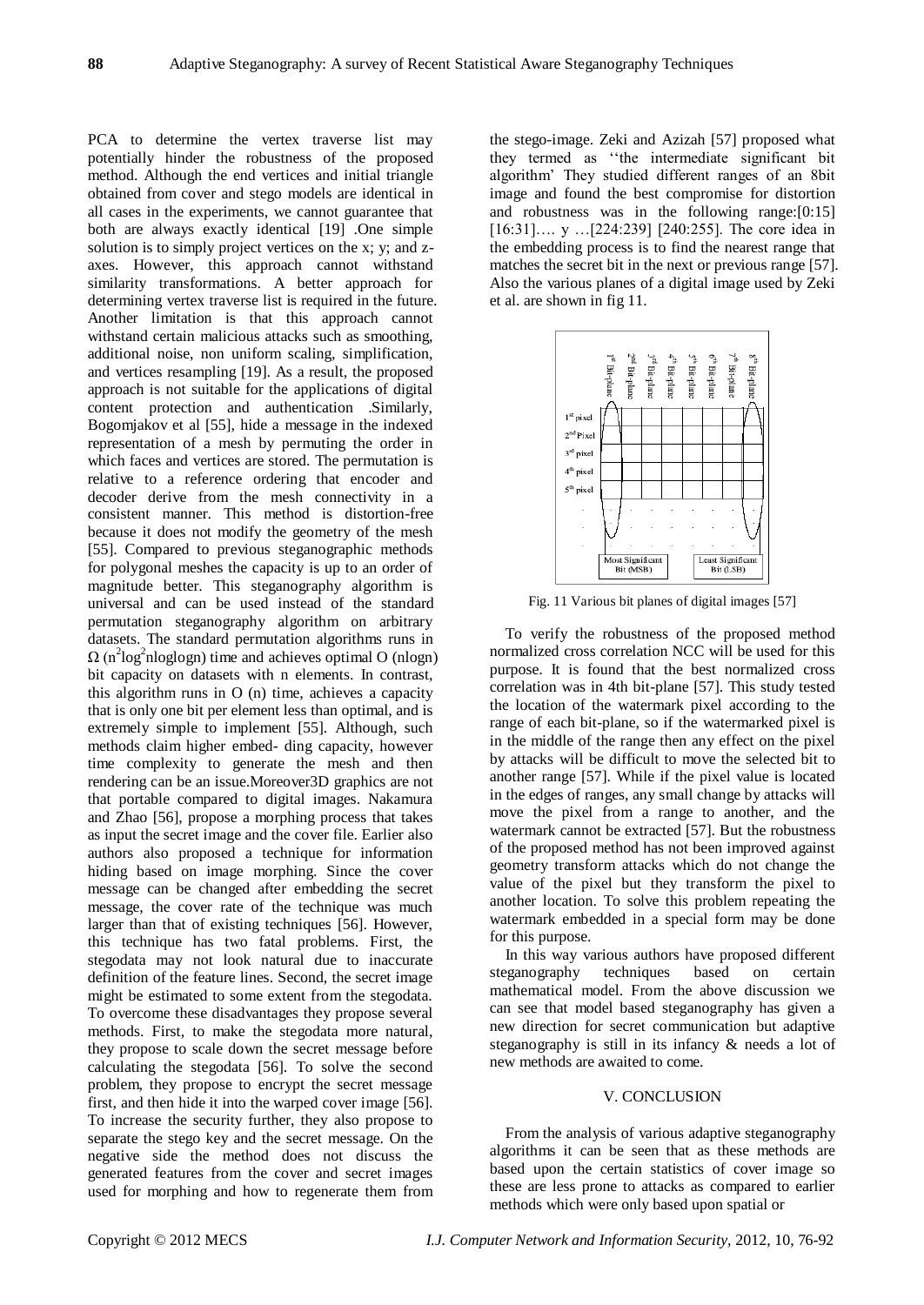frequency domain without considering any features or statistics of the image .Besides these methods give good embedding capacity with good embedding efficiency as compared to two principle domains [21] taking care of statistics of image. We cannot isolate these methods from spatial or frequency domain methods because finally the implementation of steganography algorithm will be done either in spatial domain or frequency domain (using DCT or DWT) but only addition is the care of image characteristics or statistics before embedding the secret data. In other words we can say that adaptive steganography has provided an additional layer above & common to both spatial domain & frequency domain techniques as shown in fig 12.

| ADAPTIVE STEGANOGRAPHY |                         |  |  |  |
|------------------------|-------------------------|--|--|--|
| <b>MODEL</b>           |                         |  |  |  |
| Spatial Domain         | <b>Frequency Domain</b> |  |  |  |
| Steganography          | Steganography           |  |  |  |
| Techniques             | Techniques              |  |  |  |

Fig. 12 Conceptual model of Adaptive steganography

Though model based steganography has provided an additional security layer but still we cannot say that it has provided 100% relief from forgery. Still we should remember certain points while hiding the data that secret message should be firstly encrypted before hiding because no steganography algorithm is 100% secure so at least this encryption will provide a security layer [69, 70]. Secondly only a limited number of bits should be inserted so that no or less visual degradation is present in the image which cannot be easily judged. Finally always try to choose the noisy areas for embedding instead of homogeneous areas as guided by Wayner in a book as "life in noise" [34, 71]. In the survey we have seen that every adaptive steganography technique has its own pros & cons so still we are long way away from perfect steganography. But adaptive steganography has opened a new away towards secure steganography that is firstly analyze the characteristics & important features of cover image in terms of its statistics followed by development of a mathematical model & only then embed the secret message according to developed model so that the distortion & artifacts present in the image are minimum. So it is concluded that adaptive steganography is right way towards secure steganography but the trade-off between the various mathematical models is still on. We are still in dilemma that whether steganography model should provide more imperceptibility or more capacity. Robustness parameter is also a requirement of steganographic algorithm as said by .Katzenbeisser [58] or it is a requirement only of watermarking techniques as said by Cox [59, 60]. In fact there is no end for trade off between three basis parameters of steganography that is capacity, imperceptibility & robustness. But still we need a lot of research dedicated to adaptive steganography so that we can get closer to the model which can narrow down the bridges between

these three basic parameters & can provide maximum security for communication over untrusted media like internet.

#### **REFERENCES**

- [1] Kefa Rabah, Department of Physics, Eastern Mediterranean University, Gazimagusa, North Cyprus, Turkey, "Steganography-The Art of Hiding Data", Information Technology Journal 3 (3): 245-269, 2004,ISSN 1682-6027
- [2] Kevin Curran, Internet Technologies Research Group, University of Ulster, Karen Bailey, Institute of Technology, Letterkenny, Ireland, "An Evaluation of Image Based Steganography Methods", International Journal of Digital Evidence Fall 2003,Volume2,Issue 2
- [3] Petitcolas, F.A.B., 1997,The information hiding homepage-digital watermarking and steganography http://www.cl.cam.ac.uk/ fapp2/steganography,University of Cambridge, Computer Laboratory, Security Group.
- [4] Sabu M Thampi,Assistant Professor ,Department of Computer Science & Engineering, LBS College of Engineering, Kasaragod, Kerala-671542, S.India "Information Hiding Techniques: A Tutorial Review", ISTE-STTP on Network Security & Cryptography, LBSCE 2004.
- [5] X.Li,J.Wang,"A steganographic method based upon JPEG and particle swarm optimization algorithm", Information Sciences 177 (15) (2007) 3099–3109.
- [6] C.C.Chang, T.S.Chen , L.Z.Chung , "A steganographic method based upon JPEG and quantization table modification", InformationSciences 141(1–2 )(2002)123–138.
- [7] A.M.Fard ,M.Akbarzadeh- T.F.Varasteh-A, "A new genetic algorithm approach for secure JPEG steganography", in: Proceedings of IEEE International Conference on Engineering of Intelligent Systems, 22–23 April2006, pp.1–6.
- [8] N.Provos, P.Honeyman, "Hide and seek: an introduction to steganography", IEEE Security and Privacy1(3)(2003)32–44.
- [9] A.Westfeld, "F5-A steganographic algorithm:high capacity despite better steganalysis", in: Proceedings of Fourth International Workshop on Information Hiding, Lecture Notes in Computer Science, vol. 2137,Pittsburgh, USA, April 2001 pp.289–302.
- [10] http://en.wikipedia.org/wiki/Steganography
- [11]W.Y.Chen, "Color image steganography scheme using set partitioning in hierarchical trees coding, digital Fourier transform and adaptive phase modulation", Applied Mathematics and Computation 185(1)(2007)432–448.
- [12]N.K.Abdulaziz, K.K.Pang, "Robust data hiding for images", in Proceedings of IEEE International Conference on Communication Technology, WCC-ICCT'02, vol.1,21–25 August 2000 ,pp.380–383.
- [13] L.D. Paulson, "New system fights steganography" News Briefs, IEEE Computer Society 39(8) (2006)25–27.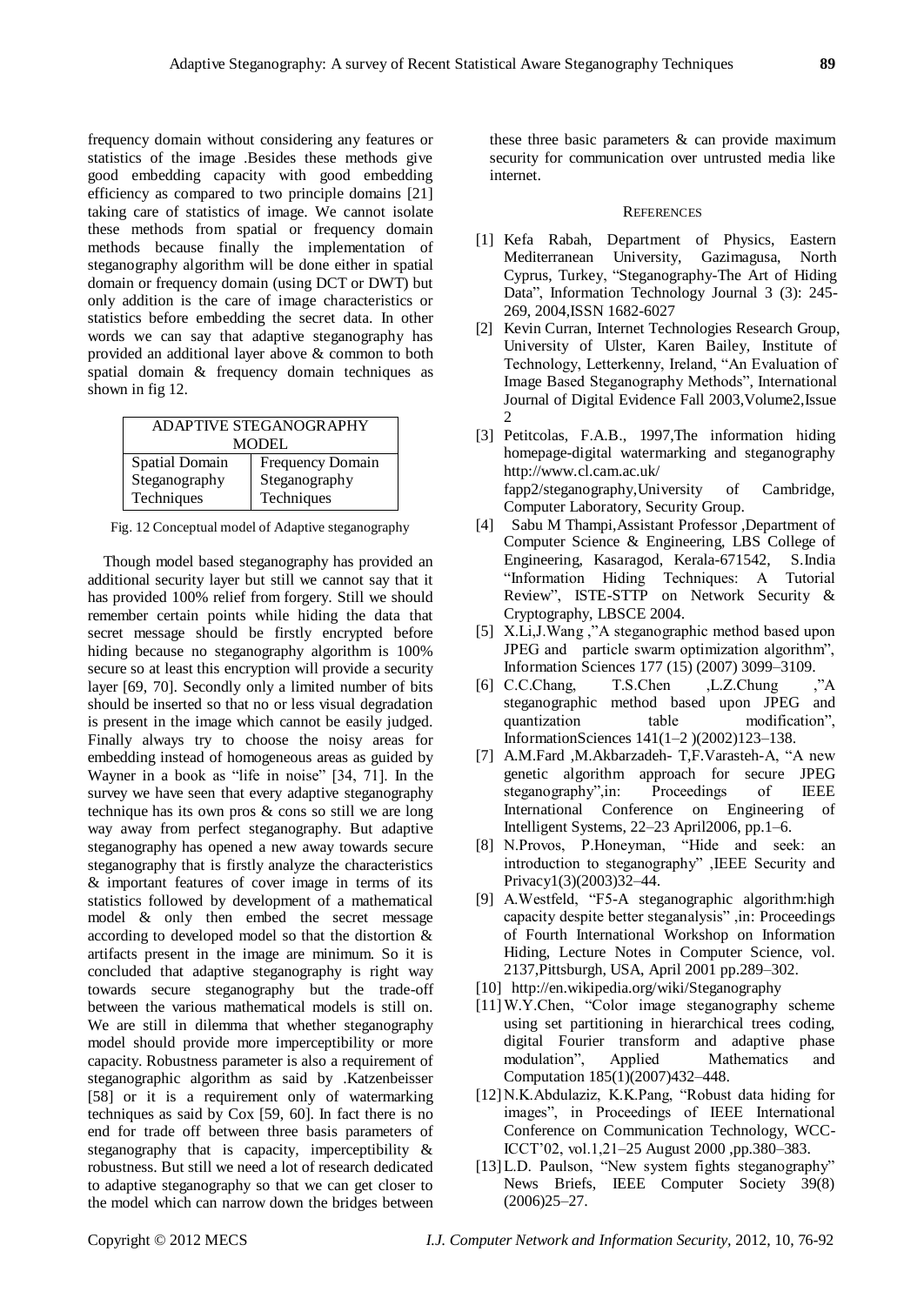- [14] P. Wayner, "Disappearing Cryptography", seconded, Morgan Kaufmann Publishers, 2002.
- [15]C.Manikopoulos, S.Yun-Qing, S.Sui, Z.Zheng, N.Zhicheng, Z.Dekun, "Detection of block DCTbased steganography in gray-scale images", in:Proceedings of the IEEE Workshop on Multimedia Signal Processing, 9– 11December2002,pp.355–358.
- [16] N.Provos, Defending against statistical steganalysis ", Center for Information Technology Integration, University of Michigan, Technical report,February2001.
- [17] N.Provos, P.Honeyman, "Detecting steganographic content on the Internet", Center for Information Technology Integration, University of Michigan, Technical report, August31, 2001.
- [18] J.Fridrich, M.Goljan, D.Hogeg, "Steganalysis of JPEG images: breaking the F5 algorithm", in: Proceedings of Information Hiding: Fifth International Workshop, IH 2002 Noordwijkerhout, The Netherlands, Lecture Notes in Computer Science, Springer, October 7–9, 2002, 2578/2003, pp.310–323.
- [19]Abbas Cheddad , Joan Condell, Kevin Curran, Paul McKevitt "Digital image steganography: Survey and analysis of current methods" in the journal of Signal processing, Aug 2009.
- [20] N.F. Johnson , S.C. Katzenbeisser, "A survey of steganographic techniques" in: S. Katzenbeisser, F.A.P.Petitcolas (Eds.),Information Hiding Techniques for Steganography and Digital Watermarking,Artech ouse,Inc.,Norwood,2000.
- [21] P.Sallee, "Model-based steganography", in: Proceedings of the Second International Workshop on Digital Watermarking, Seoul, Korea, October 20– 22,2003,Lecture Notes in Computer Science,vol.2939,pp. 254–260.
- [22] N.F.Johnson, S.Jajodia, "Exploring steganography: seeing the unseen", IEEE Computer31 (2) (1998)26– 34.
- [23] T.L.Thomas, "Alqaeda and the internet: the danger of' cyber planning'', parametrs, US Army War College Quarterly-Spring 2003. Available from:/www.carlislearmy.mil/ usawc / Parameters/03spring/thomas.pdfS.
- [24] C.Hosmer, "Discovering hidden evidence", Journal of Digital Forensic Practice (1)(2006)47–56.
- [25] W. Bender et al., "Techniques for Data Hiding," IBM Systems J., Vol. 35, Nos. 3 and 4, 1996, pp. 313-336.
- [26] I.J. Cox et al., "Secure Spread Spectrum Watermarking for Multimedia" Tech.Report 95-10, NEC Research Inst., Princeton, N.J., 1995.
- [27]Lorenzo Rossi, Fabio Garzia, and Roberto Cusani ―Peak-Shaped-Based Steganographic Technique for JPEG Images" EURASIP Journal on Information Security Volume 2009, Article ID 382310, 8 pages doi:10.1155/2009/382310
- [28] M. Kharrazi, H.T. Sencar, N. Memon, "Performance" study of common image steganography and

steganalysis techniques", Journal of Electrical Imaging 15 (4) (2006) 1–16.

- [29]R. Tzschoppe, R. Baum, J. Huber, A. Kaup, ―Steganographic system based on higher-order statistics", in: Proceedings of SPIE, Security and Watermarking of Multimedia Contents V. Santa Clara, California,USA2003,vol.5020,p.156-166.
- [30] H. Farid "Detecting hidden messages using higherorder statistical models",in ICIP 2002, Rochester, NewYork,SA, September 2002.
- [31] C. Cachin, "An information-theoretic model for steganography," in Proceedings of 2nd Workshop on Information Hiding, D. Aucsmith, ed., 1525, Lecture Notes in Computer Science, Springer-Verlag, (Portland, Oregon, USA), May 1998.
- $[32]$ J. J. Eggers, R. B  $\ddot{A}$  auml, and B. Girod, "A communications approach to image steganography," in Proc. Of SPIE Vol. 4675, Security and Watermarking of Multimedia Contents IV, (San Jose, Ca, USA), January 2002.
- [33] xhttp://munitions.iglu.cjb.net/software/steganograph y/jpeg-jsteg-v4.diff.gz
- [34] P. Wayner, "Disappearing Cryptography", second ed, Morgan Kaufmann Publishers, 2002.
- [35] R.Bohme, A.Westfeld, "Breaking Cauchy modelbased JPEG steganography with first order statistics", in: Proceedings of the European Symposium on Research in Computer security, ESORICS 2004, Valbonne, France, 13thSeptember 2004, Lecture Notes in Computer Science,vol.3193,pp.125–140.
- [36] J.Fridrich, M.Goljan, "Practical steganalysis of digital images- state of the art", in: Proceedings of SPIEP hotonics West, Electronic Imaging'02,SecurityandWatermarkingofMulti-media Contents, SanJose, California, January2002, vol.4675, pp. 1–13.
- [37] C. Ullerich, A. Westfeld, "Weaknesses of MB2", in: Proceedings of the Sixth International Workshop on Digital Watermarking, Guangz- hou, China, December 3–5, 2007, pp. 127–142.
- [38] C. Chen, Y.Q. Shi, "JPEG image steganalysis utilizing both intra block and Inter block correlations", in: Proceedings of IEEE International Symposium on Circuits and Systems, ISCAS 2008, Seattle, Wa- shington, USA, 18–21 May 2008, pp. 3029–3032.
- [39] C.C. Chang, H.W. Tseng, "A steganographic method for digital images using side match, Pattern Recognition‖ Letters 25 (12) (2004) 1431–1437.
- [40] E. Franz, A. Schne idewind, "Adaptive steganography based on dithering", in: Proceedings of the ACM Workshop on Multimedia and Security, September 20–21, 2004, Magdeburg, Germany, pp. 56–62.
- [41] L.Yu, Y.Zhao, R.Ni, Z.Zhu, "PM1 steganography in JPEG images using genetic algorithm",Soft Computing13(4)(2009)393–400.
- $[42]$ C.C. Chang, P. Tsai, M.H. Lin, "An adaptive steganography for index- based images using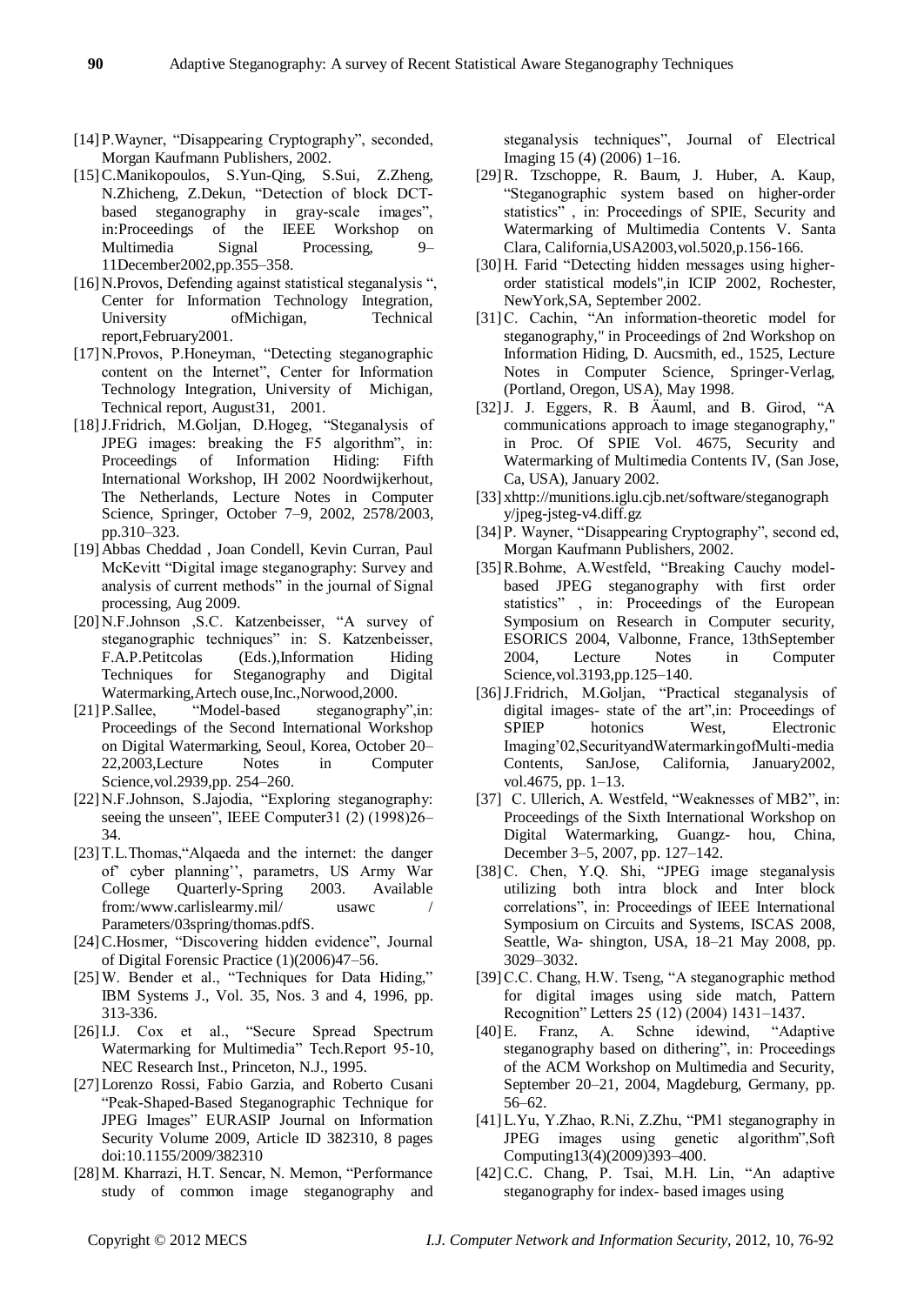codeword grouping", Advances in Multimedia Information Processing-PCM, Springer, vol. 3333, 2004, pp. 731–738 images using codeword grouping, Advances in Multimedia Information Processing-PCM, Springer, vol. 3333, 2004, pp.731-738.

- [43]Weiming Zhang, Xinpeng Zhang, and Shuozhong Wang "A Double Layered "Plus- Minus One Data Embedding Scheme"IEEE signal processing letters, vol. 14, no. 11, november 2007.
- [44] H. Hioki, "A data embedding method using BPCS principle with new complexity measures", in: Proceedings of Pacific Rim Workshop on Digital Steganography, July2002, pp.30–47.
- [45]J.Spaulding, H.Noda, M.N.Shirazi, E.Kawaguchi, ―BPCS steganography using EZW lossy compressed images", Pattern Recognition Letters 23(13) (2002)1579–1587.
- [46] J.Fridrich, "Application of data hiding in digital images", Tutorial for the ISSPA' 99, Brisbane, Australia, August22–25,1999.
- [47]Y.Srinivasan, B.Nutter, S.Mitra, B.Phillips, D.Ferris, "Secure transmission of medical records using high capacity steganography", in: Proceedings of the  $17<sup>th</sup>$  IEEE Symposium on Computer-Based Medical Systems, CBMS'04 , 2004, pp.122–127.
- [48] E.Kawaguchi, R.O.Eason, "Principle and applications of BPCS steganography", in: Proceedings of SPIE International Symposium on Voice, Video and Data Communications 2–4 November1998, pp. 464–473.
- [49]K.B.Raja, S.Sindhu, T.D.Mahalakshmi, S.Akshatha, B.K.Nithin, M. Sarvajith, K.R.Venugopal, L.M.Patnaik, "Robust image adaptive L.M.Patnaik, ―Robust image adaptive steganography using integer Wavelets", in: Proceedings of the 3rd International Conference on Communication Systems Software and Middleware and Workshops, COMSWARE' 08,6–10 January 2008, pp. 614–621.
- [50] C.C.Lin, W.L.Tai, C.C.Chang, "Multilevel reversible data hiding based on histogram modification of difference images", Pattern Recognition 41(12)(2008)3582–3591.
- [51] Y.T.Wu, F.Y.Shih, "Genetic algorithm based methodology for breaking the steganalytic systems", IEEE Transactions on Systems, Man, and Cybernetics part B: cybernetics 36 (1) (2006) 24– 31.
- [52] S.P.Maity, M.K.Kundu, P.K.Nandi, 
"Genetic algorithm for optimal imperceptibility in image communication through noisy Channel", in: Proceedings of the International Conference on Neural Information Processing (ICONIP'2004), India,29 October 2004, pp. 700–705.
- [53] J. Kong, H. Jia, X. Li, Z. Qi, "A novel content-based information hiding scheme", in: Proceedings of the International Conference on Computer Engineering and Technology, 22–24 January 2009, vol. 1, pp. 436–440.
- [54] M.W. Chao, C.H. Lin, C.W. Yu, T.Y. Lee, "A high capacity 3D steganography algorithm", IEEE Transactions on Visualization and Computer Graphics 15 (2) (2009) 274–284.
- [55]A. Bogomjakov, C. Gotsman, M. Isenburg, "Distortion-free steganography for polygon meshes", in: Proceedings of Computer Graphics Forum, Eurographics'08, pril 2008, vol. 27 (2), pp. 637–642.
- [56] H. Nakamura, O. Zhao, "Information hiding based on image morphing", in: Proceedings of 22nd International Conference on Advanced Information Networking and Applications Workshops, AINAW, 25–28 March 2008, pp. 1585-1590.
- [57] A.M. Zeki, A.A. Manaf, "A novel digital watermarking technique based on ISB (Intermediate Significant Bit)", World Academy of Science, Engineering and Technology 38 (2009) 1080–1087.
- [58] S.C. Katzenbeisser, "Principles of steganography", in: S.Katzenbeisser, F.A.P. Petitcolas (Eds.), Information Hiding Techniques for Steganography and Digital Water marking, Artech House Inc, Norwood, 2000.
- [59] L. Zheng, I.Cox, "JPEG based conditional entropy coding for correlated Steganography", in: Proceedings of IEEE International Conference on Multimedia and Expo, Beijing, China, 2–5 July 2007, pp. 1251–1254.
- [60] I.Cox, "Information hiding, watermarking and steganography", Public Seminar, Intelligent Systems Research Centre(ISRC), University of Ulster at Magee,Northern Ireland, 28th April 2009.
- [61] Y.H.Yu, C.C.Chang, I.C.Lin, "A new steganographic method for color and gray scale image hiding", Computer Vision and ImageUnderstanding 107(3)(2007)183–194.
- [62] M.Drew, S.Bergner, "Spatio-chromatic decorrelation for color image compression", Technical Report, School of Computing Science, Simon Fraser University, Vancouver, Canada, 2007, available from:/http:// fas.sfu.ca/ pub/cs/TR/2007/CMPT2007- 09.pdfS.
- [63] M.Saenz, R.Oktem, K.Egiazarian, E.Delp, "Color image wavelet compression using vector morphology", in: Proceedings of the European SignalProcessingConference,September5–82000, Tampere,Finland,2000,pp.5–8.
- [64]A.Rodriguez, L.Rowe, Multimedia systems and applications, IEEEComputer 28(5)(1995) 20–22.
- [65] L.M.Marvel, C.T.Retter, "A methodology for data hiding using Images", in: Proceedings of IEEE Military Communications Conference, MILCOM'98,Boston, MA, USA,18–21October 1998, pp.1044–1047.
- [66] R.J.Anderson, F.A.P.Petitcolas, "On the limits of steganography", IEEE Journal of Selected Areas in Communications 16(4)(1998)474–481.
- [67] P.Bas,"Analyse steganographique d' images numeriques: Comparaison de differentes methods", Rapportdestage, Laboratoire des Images et des